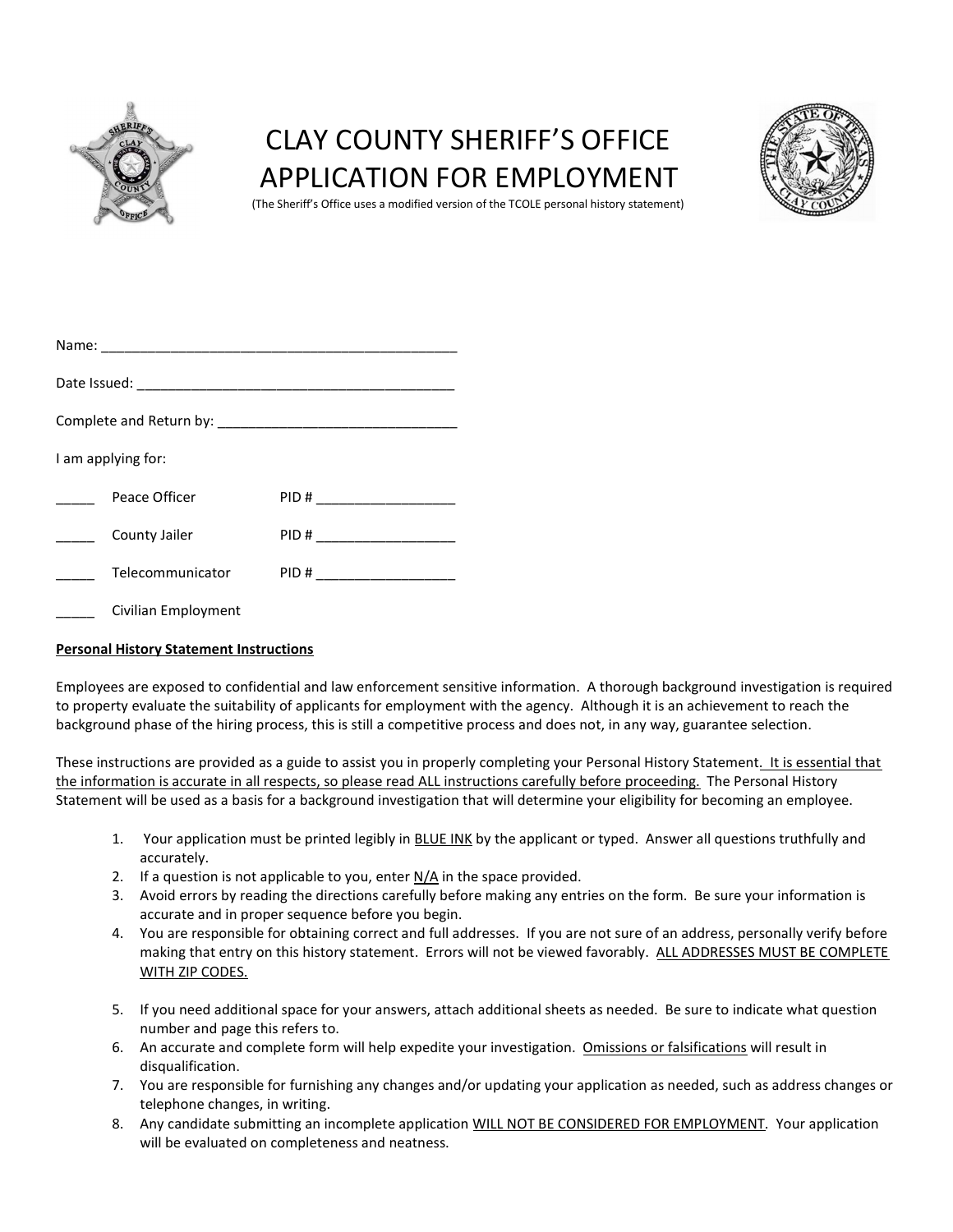- 9. All documents requested must be submitted with the application (photocopies are acceptable in most cases). Required documents vary according to the position being sought, and the history of the applicant. Hiring agency, please check off documents required – modify list as necessary.
- Completed Personal History Statement.
- Copy of your Social Security card.
- Original certified copy of your birth certificate.
- Copy of your valid Texas driver license or a copy of another State's driver license. Applicant must possess a valid Texas driver license prior to being offered employment.
- Copy of your High School diploma or GED certificate or an honorable discharge from the armed forces of the United States after at least twenty-four months of active service.
- Original certified copy of your college transcript.
- Photocopy of your college diploma.
- \_\_\_\_\_ Copy of your Peace Officer Certificate from your police academy. (Peace Officer Applicants Only)
- Copy of your Texas peace officer license and all training certificates awarded to you. (Peace Officer Applicants Only)
- Copy of your DD-214 if applicable. Must possess an honorable discharge.
- Original certified copy of your Naturalization papers, if applicable.
- Copy of current proof of automobile liability insurance.
- \_\_\_\_\_ Copy of a TCOLE approved Firearms Qualification within the last 12 months.
	- 10. If you have any questions, please contact your assigned background investigator.
	- 11. IF submitting the completed documents in hard copy, please place them in a sealed envelope marked Personal and Confidential to your assigned background investigator.

# Instructions to the Applicant

Before you begin to fill out this personal history statement, please ensure that you meet the following requirements. You must meet all five of these requirements to qualify for licensure as a peace officer, jailer, or telecommunicator in Texas.

- 1. I am a citizen of the United States.
- 2. I have earned a high school diploma, a GED, or an honorable discharge from the armed services of the United States after at least two years active service.
- 3. I have never been convicted, pled guilty (nolo contendere), nor have I been on court-ordered community service/probation, or deferred adjudication for a Class A misdemeanor, or a felony.
- 4. During the last ten (10) years, I have not been convicted, pled guilty (nolo contendere), been on community service/probation, or deferred adjudication for a Class B misdemeanor in this state, other state, or while serving in the military.
- 5. I have never had a military court martial that resulted in a dishonorable or other discharge, based on misconduct which bars future military service.

# DISQUALIFICATIONS

There are very few automatic bases for rejection. Even issues of prior misconduct, employee terminations, and arrests are usually not, in and of themselves, automatically disqualifying. However, deliberate misstatements or omissions can and often will result in your application being rejected, regardless of the nature or reason for the misstatements/omissions. In fact, the number one reasons individuals "fail" background investigations is because they

deliberately withhold or misrepresent job-relevant information from their prospective employer.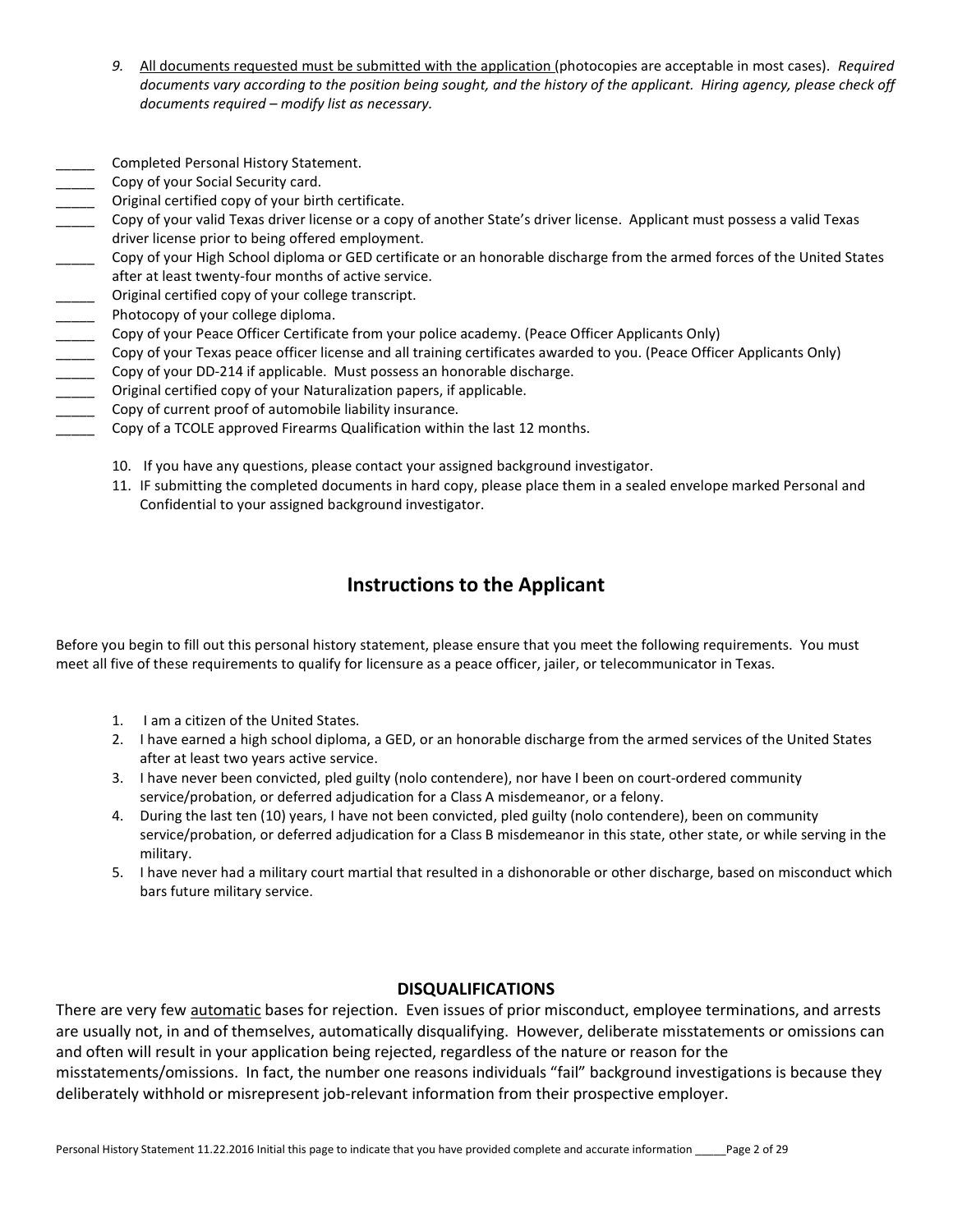# This personal history statement is a governmental document. Be truthful, as there are criminal consequences for lying on a governmental document.

Once you begin:

 Type or neatly print, in ink, responses to all items and questions. If a question does not apply to you, write "N/A" (not applicable) in the space provided for your response. If you cannot obtain or remember certain information, indicate so in your response.

 If you need additional space for your answers, attach additional sheets as needed. Be sure to indicate what question number and page this refers to.

Be as complete, honest, and specific as possible in your responses.

# Disclosure of Medically Related Information

In accordance with the U.S. Americans with Disabilities Act, at this stage of the hiring process applicants are not expected or required to reveal any medical or other disability-related information about themselves in response to questions on this form, or to any other inquiry made prior to receiving a conditional offer of employment.

SECTION 1: PERSONAL

| 1.<br><u> 2000 - 2000 - 2000 - 2000 - 2000 - 2000 - 2000 - 2000 - 2000 - 2000 - 2000 - 2000 - 2000 - 2000 - 2000 - 200</u>           |                      |                        |                   |
|--------------------------------------------------------------------------------------------------------------------------------------|----------------------|------------------------|-------------------|
| Last Name                                                                                                                            | <b>First Name</b>    | M.I.                   | Suffix            |
|                                                                                                                                      |                      |                        |                   |
| Other names, including nicknames, you have used or been known by                                                                     |                      |                        |                   |
| 3.<br><u> 1989 - Johann Harry Harry Harry Harry Harry Harry Harry Harry Harry Harry Harry Harry Harry Harry Harry Harry</u>          |                      |                        |                   |
| Street Address, (Apt., Unit)                                                                                                         | City                 | State                  | Zip               |
| <u> 1980 - Johann Barn, mars ann an t-Amhain Aonaich an t-Aonaich an t-Aonaich ann an t-Aonaich ann an t-Aonaich</u><br>$\mathbf{4}$ |                      |                        |                   |
| Address, if different from above                                                                                                     |                      |                        |                   |
| 5.                                                                                                                                   |                      |                        |                   |
| Phone # Home<br>Cell                                                                                                                 | Work Ext. #          | Fax                    | Other             |
| 6.<br><u> 2001 - Jan Samuel Barbara, martin da shekara 1992 - An an A</u>                                                            |                      |                        |                   |
| Email: Home                                                                                                                          | Work                 |                        | Other             |
| 7.                                                                                                                                   | 8.                   | 9.                     |                   |
| Birthplace (City / County / State / Country)                                                                                         | DOB                  |                        | Social Security # |
| 10.                                                                                                                                  |                      |                        |                   |
| Driver License #                                                                                                                     | <b>State</b>         | <b>Expiration Date</b> |                   |
| 11.<br><u> 1980 - Jan Samuel Barbara, martin d</u>                                                                                   |                      |                        |                   |
| Height                                                                                                                               | Weight<br>Hair Color |                        | Eye Color         |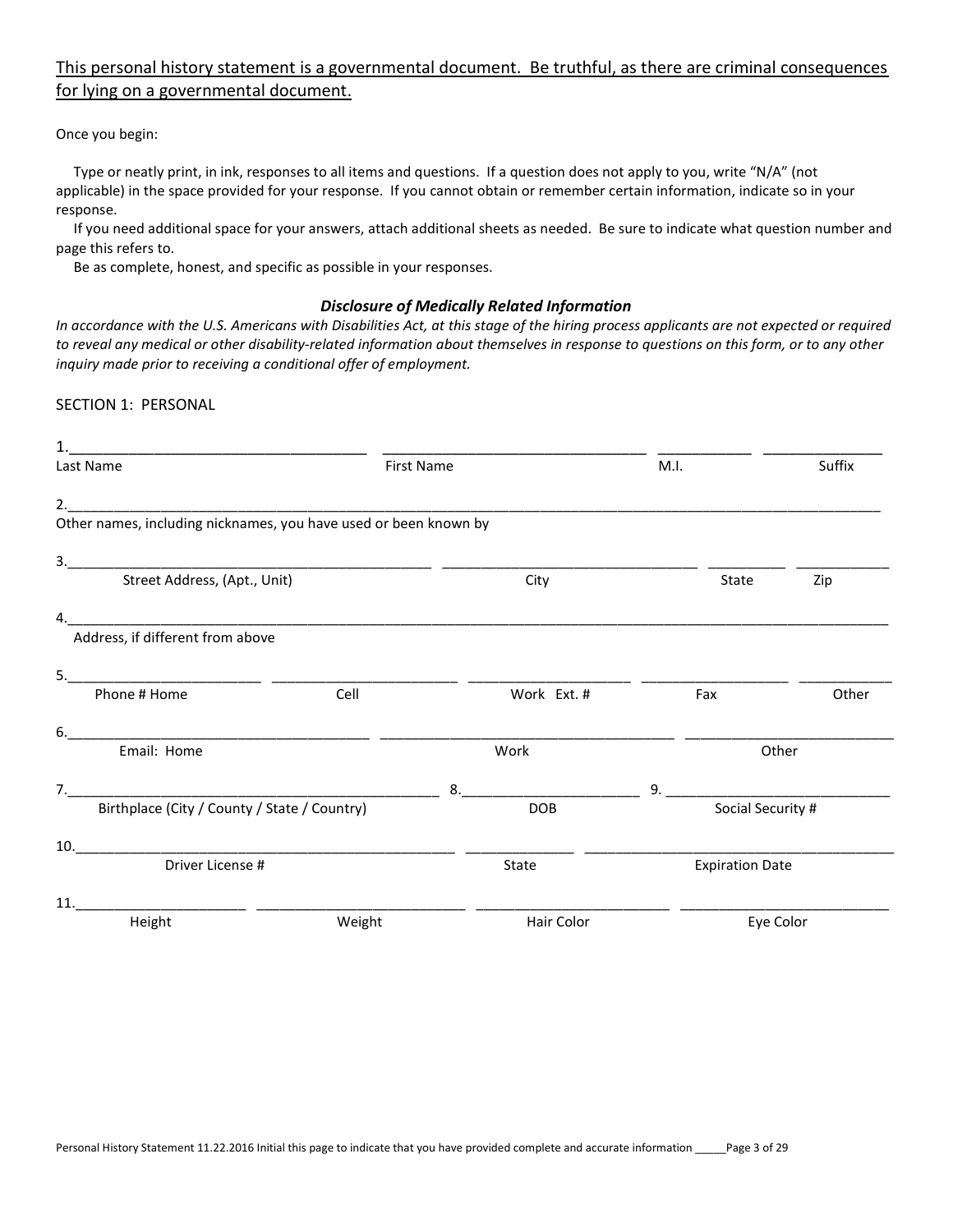| Α.<br>Academy Name                                                                                                                                                                                                                                            | From                         | To                                     |                    | Graduate? Yes or No   |
|---------------------------------------------------------------------------------------------------------------------------------------------------------------------------------------------------------------------------------------------------------------|------------------------------|----------------------------------------|--------------------|-----------------------|
|                                                                                                                                                                                                                                                               | Name of Training Coordinator |                                        |                    |                       |
| Location (City / State)                                                                                                                                                                                                                                       |                              |                                        |                    | <b>Contact Number</b> |
| В                                                                                                                                                                                                                                                             |                              |                                        |                    |                       |
| Academy Name                                                                                                                                                                                                                                                  | From                         | To                                     |                    | Graduate? Yes or No   |
| Location (City / State)                                                                                                                                                                                                                                       | Name of Training Coordinator |                                        |                    | <b>Contact Number</b> |
|                                                                                                                                                                                                                                                               |                              |                                        |                    |                       |
| 13. Have you ever applied to any other law enforcement agency in the last ten years (city, county, state or federal)?                                                                                                                                         |                              |                                        |                    | Yes or No             |
| If yes, list ALL agencies you have applied to, starting with the most recent (give complete and accurate addresses).                                                                                                                                          |                              |                                        |                    |                       |
| All agencies MUST be listed regardless of the outcome or current status. Check all boxes that apply for each agency.                                                                                                                                          |                              |                                        |                    |                       |
| If you need additional space for your answers, attach additional sheets as needed. Be sure to indicate what question                                                                                                                                          |                              |                                        |                    |                       |
| Number and page this refers to.                                                                                                                                                                                                                               |                              |                                        |                    |                       |
|                                                                                                                                                                                                                                                               |                              |                                        |                    |                       |
| Name of Agency                                                                                                                                                                                                                                                | Position Applied For         |                                        |                    | Date Applied          |
|                                                                                                                                                                                                                                                               |                              |                                        |                    |                       |
| Address                                                                                                                                                                                                                                                       | City                         |                                        | State              | Zip                   |
|                                                                                                                                                                                                                                                               |                              |                                        |                    |                       |
| Background Investigators Name (if known)                                                                                                                                                                                                                      | Contact # and Ext            |                                        | Email              |                       |
|                                                                                                                                                                                                                                                               |                              |                                        |                    |                       |
| Check each step in the process that you completed, and your status:                                                                                                                                                                                           |                              |                                        |                    |                       |
| Application<br>Written ________ Physical agility<br>Conditional job offer<br>_______ Psychological Exam Date                                                                                                                                                  | <b>Calcular</b> Oral         | Polygraph/CVSA<br><b>Medical Date:</b> |                    | Background            |
| Status: ______Hired _______ On List ________ Withdrawn _______ Disqualified                                                                                                                                                                                   |                              |                                        |                    |                       |
|                                                                                                                                                                                                                                                               |                              |                                        |                    |                       |
| B                                                                                                                                                                                                                                                             |                              |                                        |                    |                       |
| Name of Agency                                                                                                                                                                                                                                                | Position Applied For         |                                        |                    | Date Applied          |
|                                                                                                                                                                                                                                                               |                              |                                        |                    | Zip                   |
|                                                                                                                                                                                                                                                               |                              |                                        |                    |                       |
| Address                                                                                                                                                                                                                                                       | City                         |                                        | <b>State State</b> |                       |
| Background Investigators Name (if known)                                                                                                                                                                                                                      | Contact # and Ext            |                                        | Email              |                       |
|                                                                                                                                                                                                                                                               |                              |                                        |                    |                       |
| Check each step in the process that you completed, and your status:                                                                                                                                                                                           |                              |                                        |                    |                       |
| ______ Application _______ Written _______ Physical agility _______ Oral _______ Polygraph/CVSA _______ Background<br>______ Conditional job offer ________ Psychological Exam Date_____________________________Medical Date: _______________________________ |                              |                                        |                    |                       |

Personal History Statement 11.22.2016 Initial this page to indicate that you have provided complete and accurate information \_\_\_\_Page 4 of 29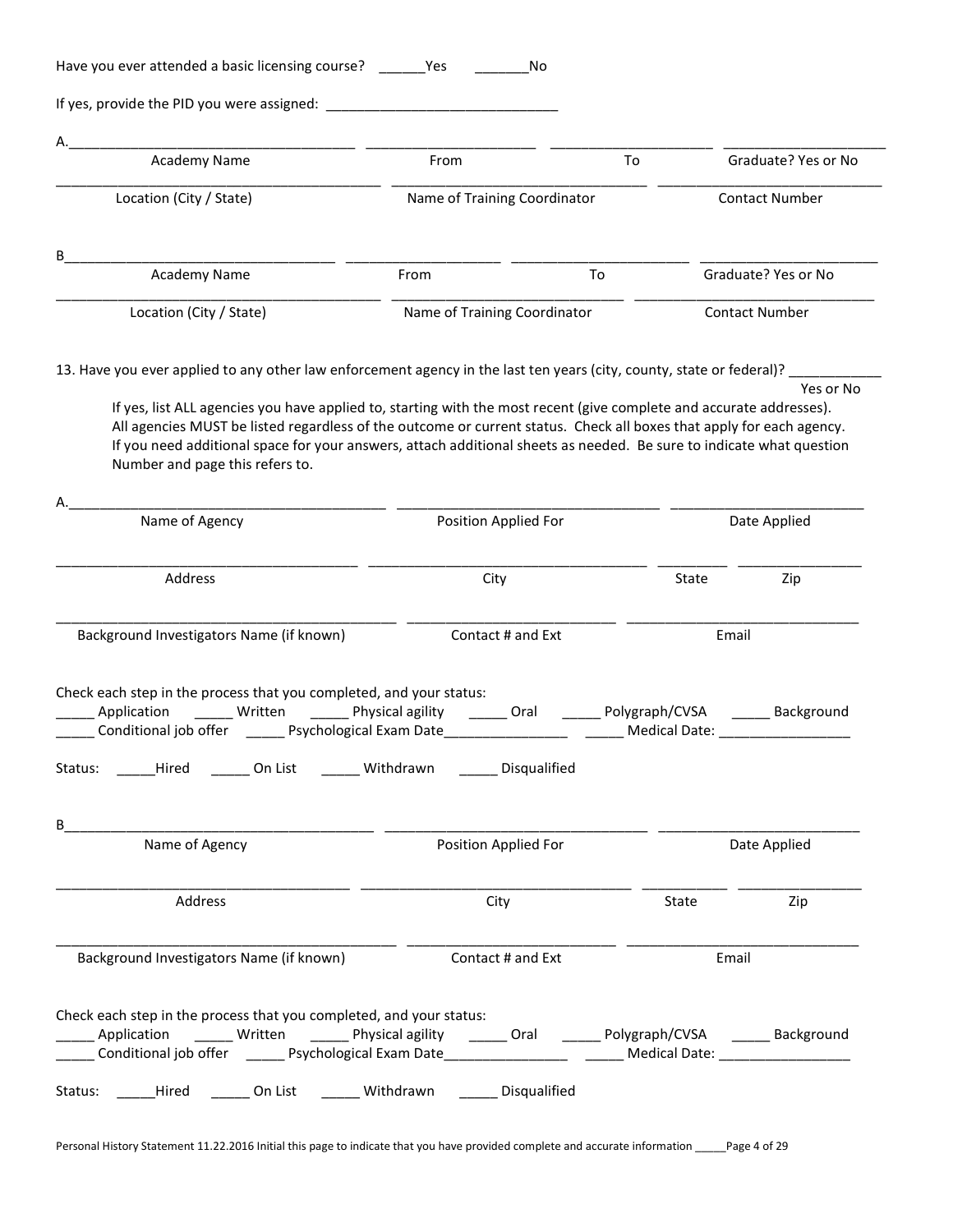|         | Name of Agency                           |                |                                                                     | Position Applied For |                                 | Date Applied |  |
|---------|------------------------------------------|----------------|---------------------------------------------------------------------|----------------------|---------------------------------|--------------|--|
| Address |                                          |                | City                                                                | State                | Zip                             |              |  |
|         | Background Investigators Name (if known) |                |                                                                     | Contact # and Ext    | Email                           |              |  |
|         |                                          |                | Check each step in the process that you completed, and your status: |                      |                                 |              |  |
|         | Application                              | <b>Written</b> | Physical agility<br>Conditional job offer Psychological Exam Date   | Oral                 | Polygraph/CVSA<br>Medical Date: | Background   |  |
| Status: | Hired                                    | On List        | Withdrawn                                                           | Disqualified         |                                 |              |  |

# SECTION 2: RELATIVES AND REFERENCES

#### 14. IMMEDIATE FAMILY

Provide all applicable information in the spaces below.

Mark "N/A" if a category is not applicable of if the individual is deceased.

 If you need additional space for your answers, attach additional sheets as needed. Be sure to indicate what question Number and page this refers to.

|                     | Father's Name      |            | <b>DOB</b> |            |
|---------------------|--------------------|------------|------------|------------|
| Home Address        |                    | City       | State      | Zip        |
| <b>Work Address</b> |                    | City       | State      | Zip        |
| Home Phone          | Cell               | Work Phone | Email      |            |
| $N/A$ B             |                    |            |            |            |
|                     | Step-Father's Name |            | <b>DOB</b> |            |
| Home Address        |                    | City       | State      |            |
| <b>Work Address</b> |                    | City       | State      | Zip<br>Zip |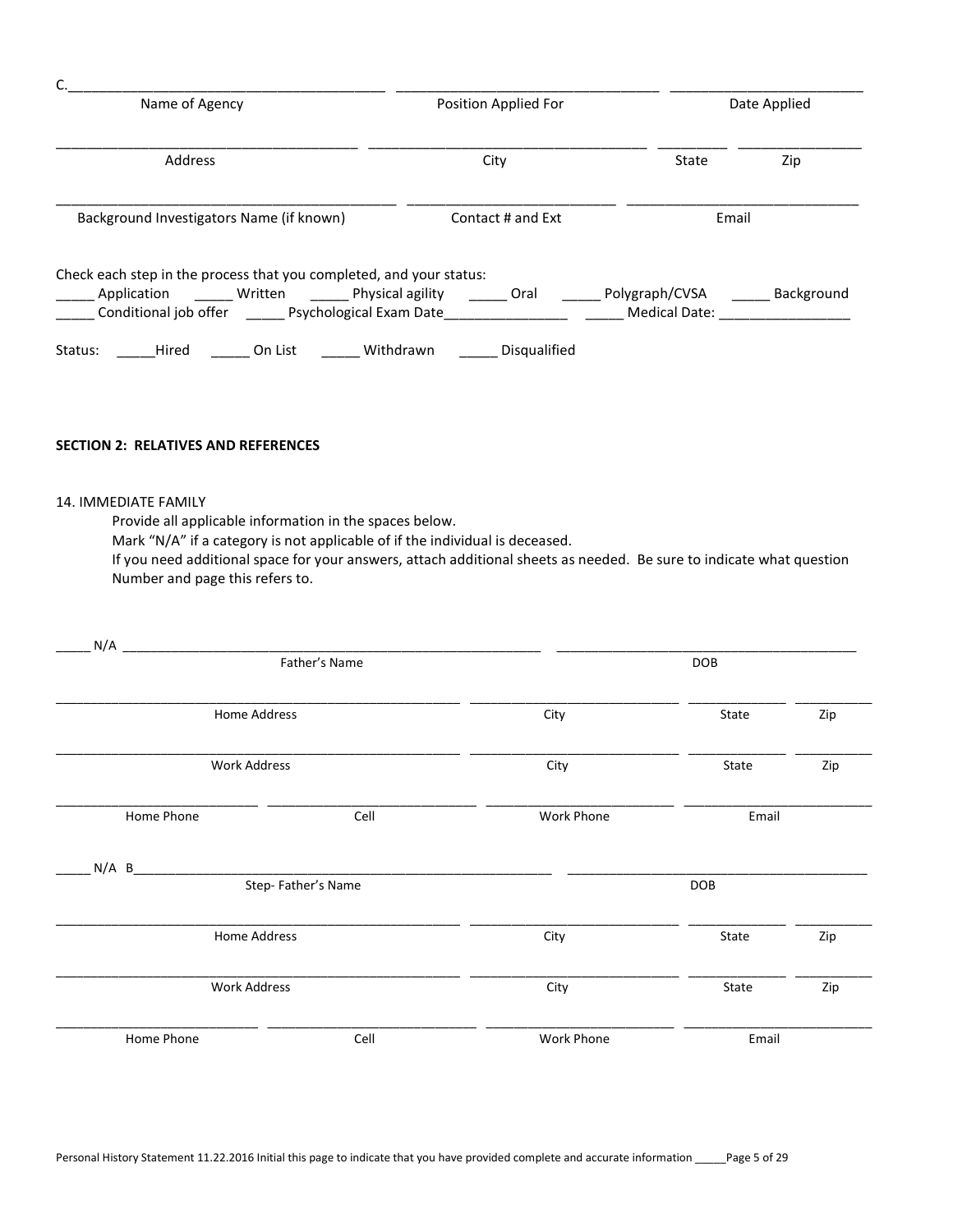| $N/A$ C<br>Mother's Name |                                                 | DOB                                                                                                           |            |           |
|--------------------------|-------------------------------------------------|---------------------------------------------------------------------------------------------------------------|------------|-----------|
| Home Address             |                                                 | City                                                                                                          | State      | Zip       |
| <b>Work Address</b>      |                                                 | City                                                                                                          | State      | Zip       |
| Home Phone               | Cell                                            | Work Phone                                                                                                    | Email      |           |
| N/A D                    | <u>Step-Mother's Name</u><br>Step-Mother's Name |                                                                                                               | <b>DOB</b> |           |
|                          |                                                 |                                                                                                               |            |           |
| Home Address             |                                                 | City                                                                                                          | State      | Zip       |
| Work Address             |                                                 | City                                                                                                          | State      | Zip       |
| Home Phone               | Cell                                            | Work Phone                                                                                                    | Email      |           |
| N/A E                    | Spouse/Registered Domestic Partner              |                                                                                                               | DOB        |           |
| Home Address             |                                                 | City                                                                                                          | State      | Zip       |
| Work Address             |                                                 | City                                                                                                          | State      | Zip       |
| Home Phone               | Cell                                            | Work Phone                                                                                                    | Email      |           |
| Years of Marriage        |                                                 | Is there, or has there been a restraining or stay-away order in effect for this individual? _________________ |            | Yes or No |
| $N/A$ F                  | Father-in-Law's Name                            |                                                                                                               | <b>DOB</b> |           |
| Home Address             |                                                 | City                                                                                                          | State      | Zip       |
| Work Address             |                                                 | City                                                                                                          | State      | Zip       |
| Home Phone               | Cell                                            | Work Phone                                                                                                    | Email      |           |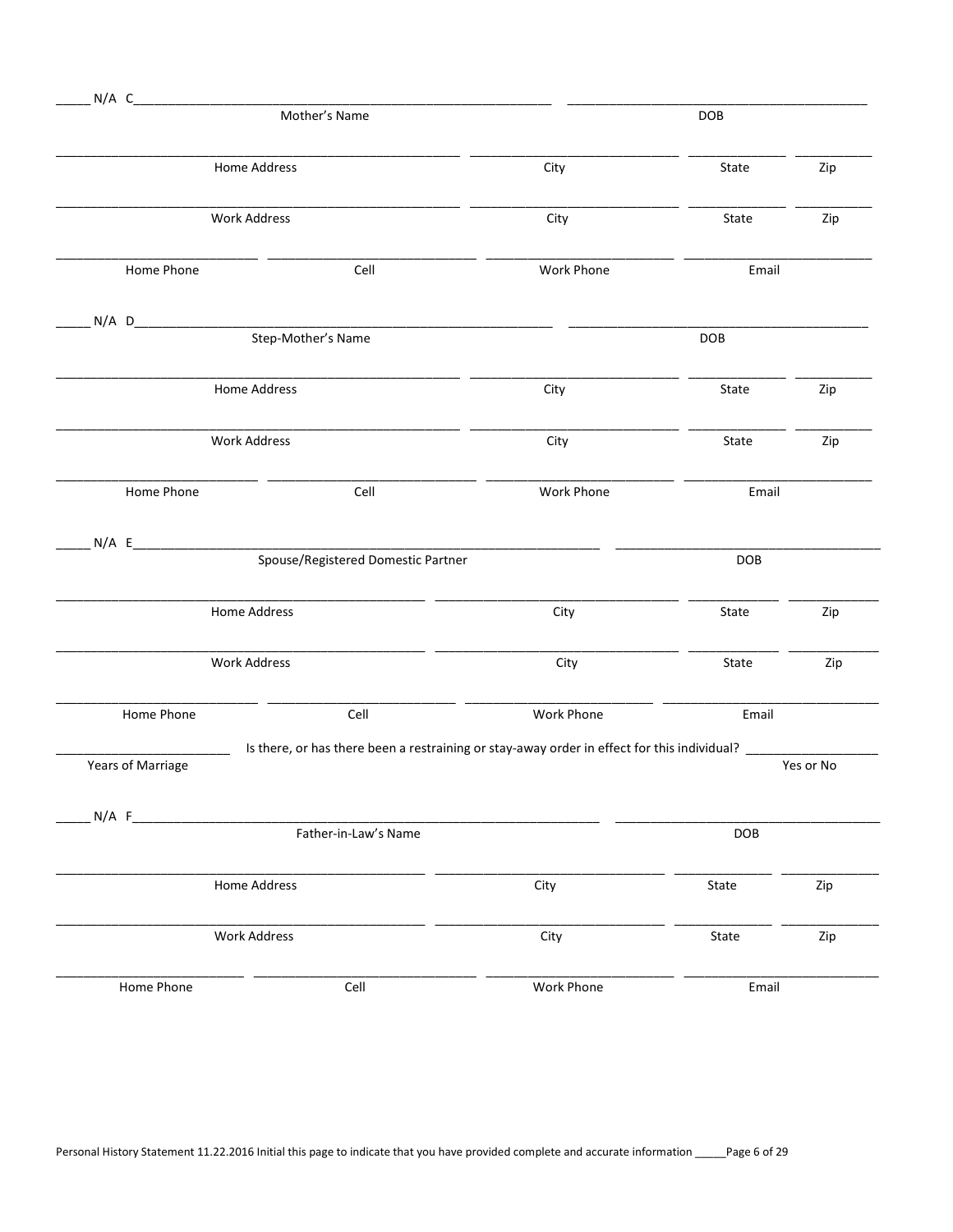| $N/A$ G             |                                                                                             |                   |            |            |     |
|---------------------|---------------------------------------------------------------------------------------------|-------------------|------------|------------|-----|
|                     | Mother-in-Law's Name                                                                        |                   |            | <b>DOB</b> |     |
|                     | <b>Home Address</b>                                                                         | City              | State      |            | Zip |
|                     | <b>Work Address</b>                                                                         | City              | State      |            | Zip |
| Home Phone          | Cell                                                                                        | Work Phone        |            | Email      |     |
| $N/A$ H             | Former Spouse(s) Cohabitant                                                                 |                   | <b>DOB</b> |            |     |
|                     | Home Address                                                                                | City              | State      | Zip        |     |
|                     |                                                                                             |                   |            |            |     |
|                     | <b>Work Address</b>                                                                         | City              | State      | Zip        |     |
| Home Phone          | Cell                                                                                        | <b>Work Phone</b> |            | Email      |     |
| Year of Dissolution | Is there, or has there been a restraining or stay-away order in effect for this individual? |                   | Yes        | No         |     |
| $N/A$               | Former Spouse(s) Cohabitant                                                                 |                   | DOB        |            |     |
|                     | Home Address                                                                                | City              | State      | Zip        |     |
|                     | <b>Work Address</b>                                                                         | City              | State      | Zip        |     |
| Home Phone          | Cell                                                                                        | Work Phone        |            | Email      |     |
| Year of Dissolution | Is there, or has there been a restraining or stay-away order in effect for this individual? |                   | Yes        | No         |     |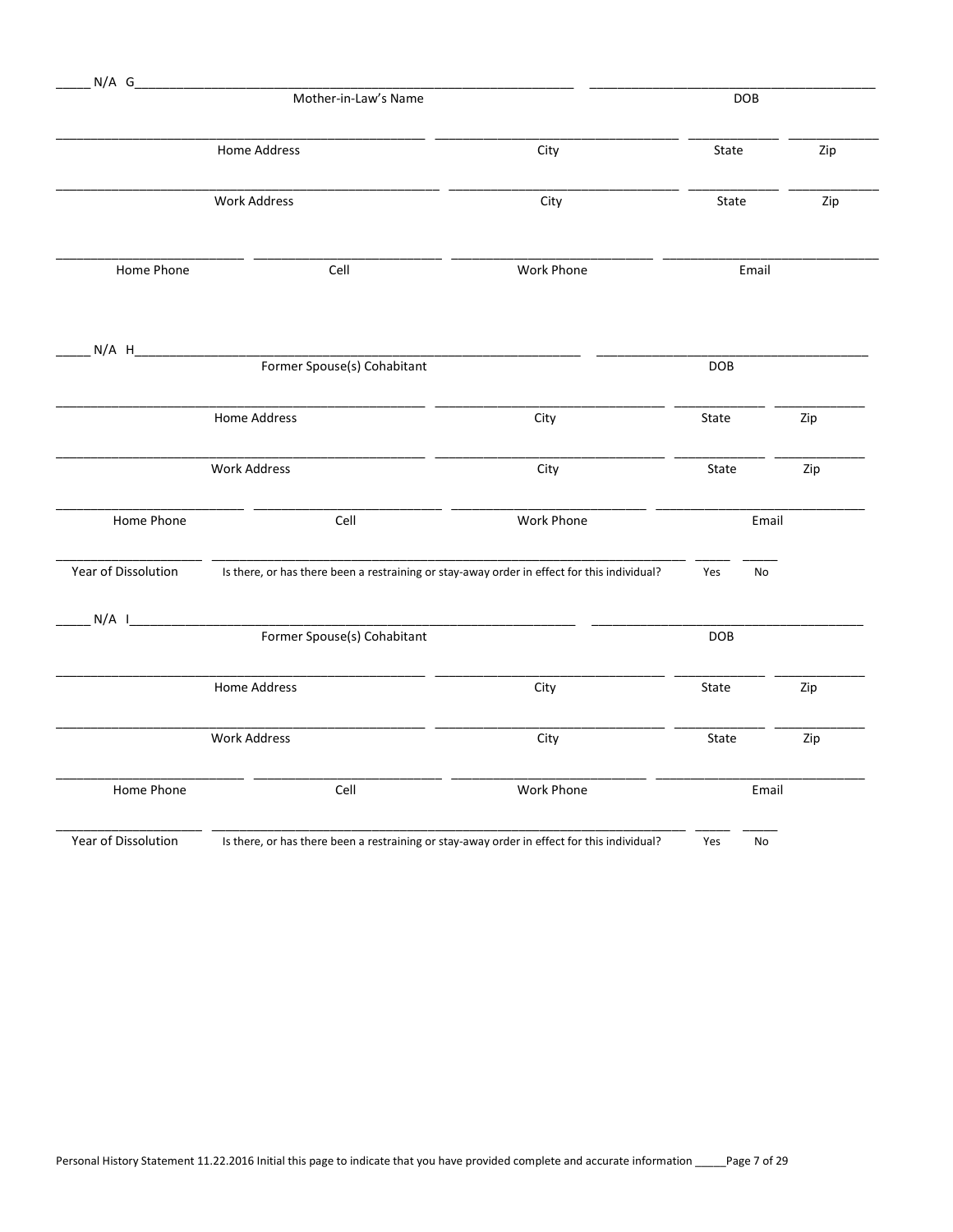N/A J: Brothers and Sisters: List all living siblings, including half-siblings, foster siblings, etc.

| 1. |                     |      |            |     |         |         |
|----|---------------------|------|------------|-----|---------|---------|
|    | Name                |      | DOB        |     | Male    | Female  |
|    | Home Address        | City | State      | Zip | Phone # |         |
|    | <b>Work Address</b> | City | State      | Zip |         | Phone # |
|    | Cell                |      | Email      |     |         |         |
| 2. |                     |      |            |     |         |         |
|    | Name                |      | DOB        |     | Male    | Female  |
|    | Home Address        | City | State      | Zip | Phone # |         |
|    | <b>Work Address</b> | City | State      | Zip |         | Phone # |
|    | Cell                |      | Email      |     |         |         |
| 3. |                     |      |            |     |         |         |
|    | Name                |      | <b>DOB</b> |     | Male    | Female  |
|    | Home Address        | City | State      | Zip | Phone # |         |
|    | <b>Work Address</b> | City | State      | Zip |         | Phone # |
|    | Cell                |      | Email      |     |         |         |
| 4. | Name                |      | DOB        |     | Male    | Female  |
|    | Home Address        | City | State      | Zip | Phone # |         |
|    | <b>Work Address</b> | City | State      | Zip |         | Phone # |
|    | Cell                |      | Email      |     |         |         |
| 5. | Name                |      | DOB        |     | Male    | Female  |
|    | Home Address        | City | State      | Zip | Phone # |         |
|    | <b>Work Address</b> | City | State      | Zip |         | Phone # |
|    | Cell                |      | Email      |     |         |         |
| 6. |                     |      |            |     |         |         |
|    | Name                |      | DOB        |     | Male    | Female  |
|    | Home Address        | City | State      | Zip | Phone # |         |
|    | <b>Work Address</b> | City | State      | Zip |         | Phone # |
|    | Cell                |      | Email      |     |         |         |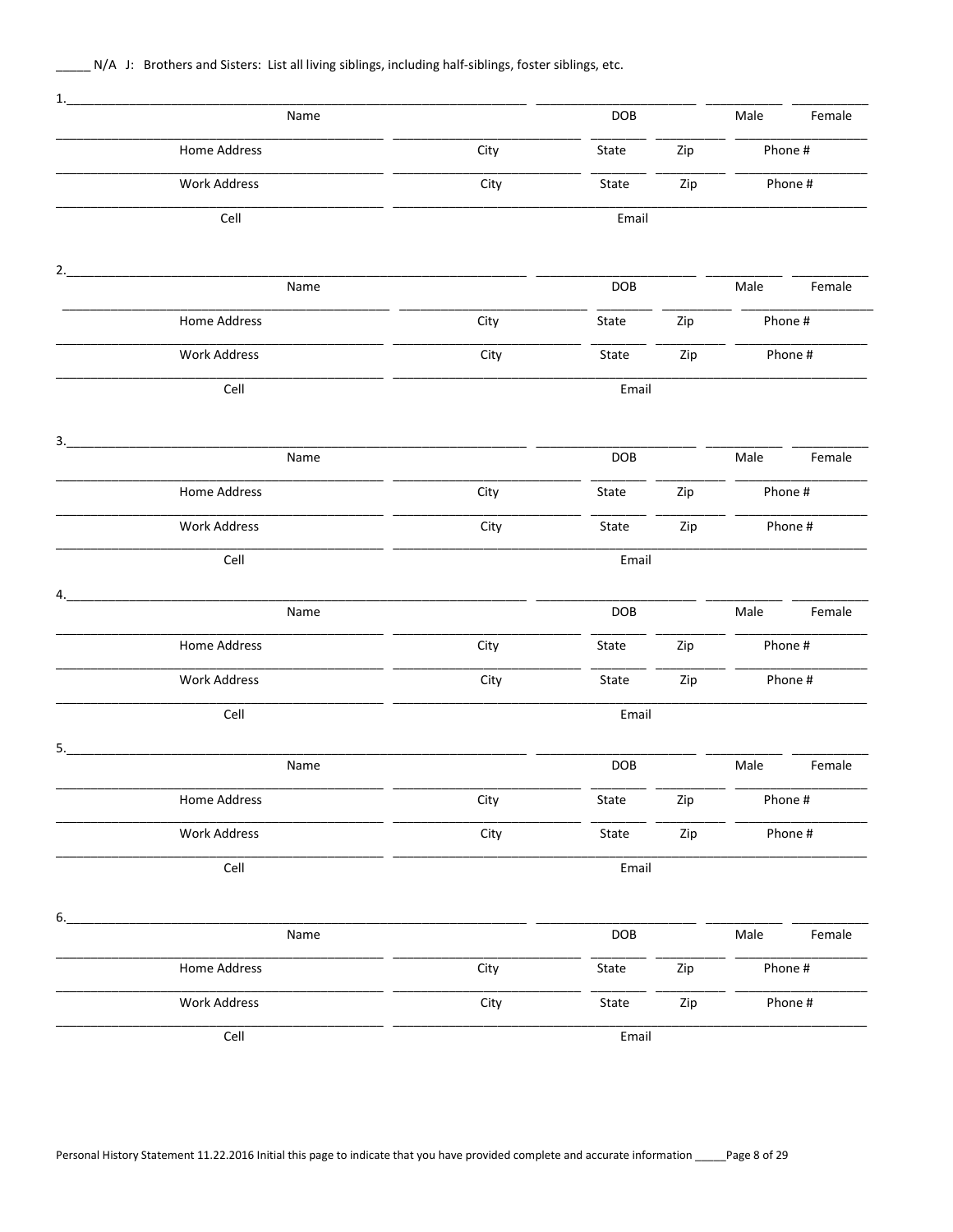\_\_\_\_\_\_ N/A K.CHILDREN: List all of your living children, including natural, adopted, step, and/or foster care. Include any other children who reside with you. Provide the name and contact information of the custodial parent or guardian, if other than you.

| 1. |                                                            |                          |                                                  |       |     |
|----|------------------------------------------------------------|--------------------------|--------------------------------------------------|-------|-----|
|    | Name                                                       | Male Female              | Custodial parent or guardian (if other than you) |       |     |
|    |                                                            | Address                  | City                                             | State | Zip |
|    | <b>DOB</b>                                                 | <b>Contact Number</b>    |                                                  | Email |     |
| 2. |                                                            |                          |                                                  |       |     |
|    | Name<br>_Male ________ Female ________________             |                          | Custodial parent or guardian (if other than you) |       |     |
|    |                                                            | Address                  | City                                             | State | Zip |
|    | <b>DOB</b>                                                 | <b>Contact Number</b>    |                                                  | Email |     |
|    | 3.                                                         | <u> 1999 - Jan James</u> |                                                  |       |     |
|    | Name                                                       |                          | Custodial parent or guardian (if other than you) |       |     |
|    |                                                            | Address                  | City                                             | State | Zip |
|    | <b>DOB</b>                                                 | <b>Contact Number</b>    |                                                  | Email |     |
| 4. |                                                            |                          |                                                  |       |     |
|    | Name<br>_Male _______ Female _____________________________ |                          | Custodial parent or guardian (if other than you) |       |     |
|    |                                                            | Address                  | City                                             | State | Zip |
|    | <b>DOB</b>                                                 | <b>Contact Number</b>    |                                                  | Email |     |
| 5. |                                                            |                          |                                                  |       |     |
|    | Name<br>Male ________ Female ________________              |                          | Custodial parent or guardian (if other than you) |       |     |
|    |                                                            | Address                  | City                                             | State | Zip |
|    | DOB                                                        | <b>Contact Number</b>    |                                                  | Email |     |
| 6. |                                                            |                          |                                                  |       |     |
|    | Name                                                       |                          | Custodial parent or guardian (if other than you) |       |     |
|    |                                                            | Address                  | City                                             | State | Zip |
|    | <b>DOB</b>                                                 | <b>Contact Number</b>    |                                                  | Email |     |
|    |                                                            |                          |                                                  |       |     |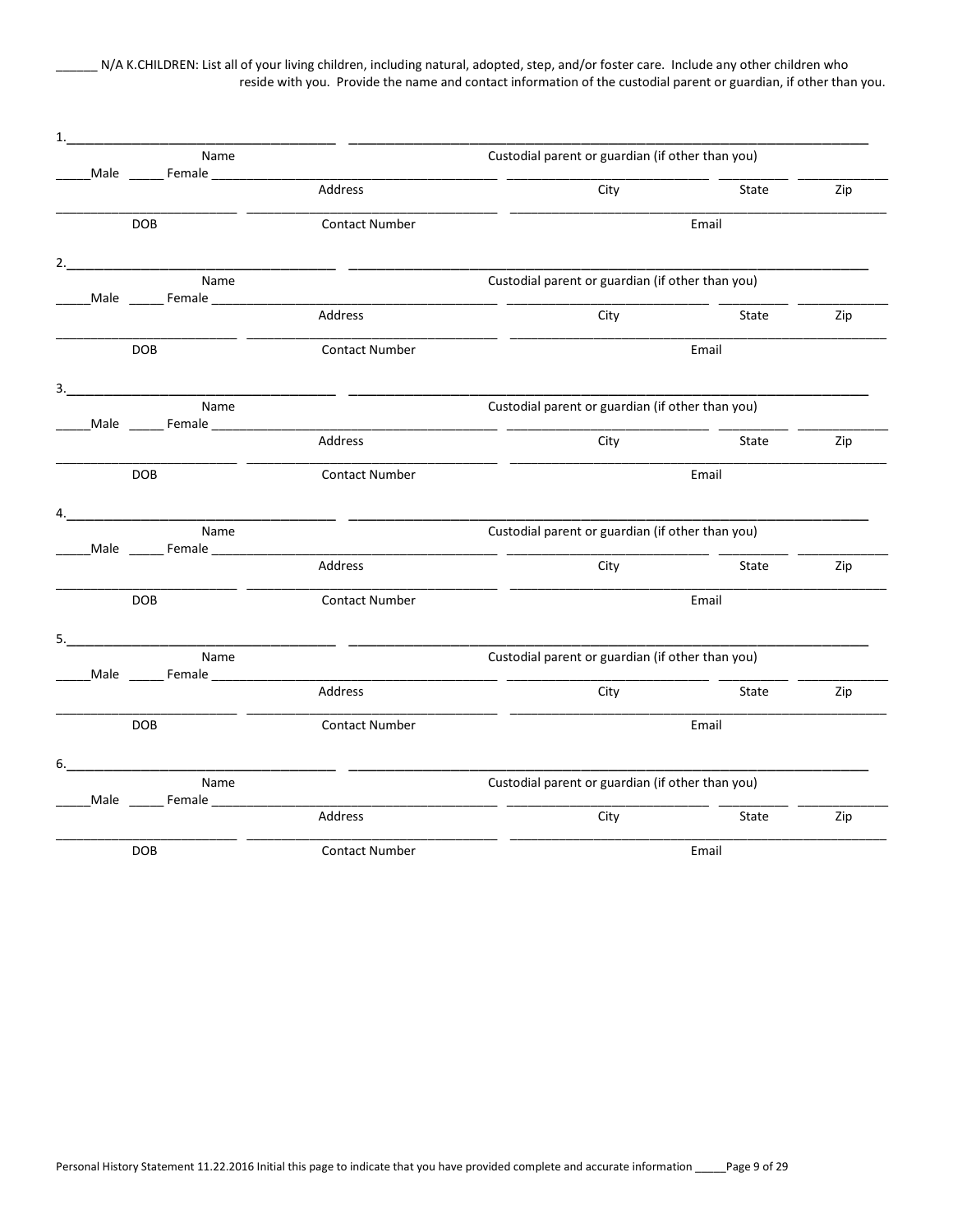15. REFERENCES: List 7 – 10 people who know you well, such as social and family friends, co-workers, military acquaintances. Do not include relatives, employers, or housemates, or other individuals listed elsewhere.

| Name       |                                                                   | Address           | City | State<br>Zip                         |     |
|------------|-------------------------------------------------------------------|-------------------|------|--------------------------------------|-----|
|            | Company / Work Address                                            |                   | City | State                                | Zip |
| Home Phone | Work Phone                                                        | <b>Cell Phone</b> |      | Email                                |     |
|            | How do you know this person? (friend, teacher, family, co-worker) |                   |      | How long have you known this person? |     |
| В.         |                                                                   |                   |      |                                      |     |
| Name       |                                                                   | Address           | City | State                                | Zip |
|            | Company / Work Address                                            |                   | City | State                                | Zip |
| Home Phone | Work Phone                                                        | Cell Phone        |      | Email                                |     |
|            | How do you know this person? (friend, teacher, family, co-worker) |                   |      | How long have you known this person? |     |
| C.<br>Name |                                                                   | Address           | City | State                                | Zip |
|            | Company / Work Address                                            |                   |      | State                                | Zip |
| Home Phone | Work Phone                                                        | Cell Phone        |      | Email                                |     |
|            | How do you know this person? (friend, teacher, family, co-worker) |                   |      | How long have you known this person? |     |
| D.         |                                                                   |                   |      |                                      |     |
| Name       |                                                                   | Address           | City | State                                | Zip |
|            | Company / Work Address                                            |                   | City | State                                | Zip |
| Home Phone | Work Phone                                                        | Cell Phone        |      | Email                                |     |
|            | How do you know this person? (friend, teacher, family, co-worker) |                   |      | How long have you known this person? |     |
| E.         |                                                                   |                   |      |                                      |     |
| Name       |                                                                   | Address           | City | State                                | Zip |
|            | Company / Work Address                                            |                   | City | State                                | Zip |
| Home Phone | Work Phone                                                        | Cell Phone        |      | Email                                |     |
|            | How do you know this person? (friend, teacher, family, co-worker) |                   |      | How long have you known this person? |     |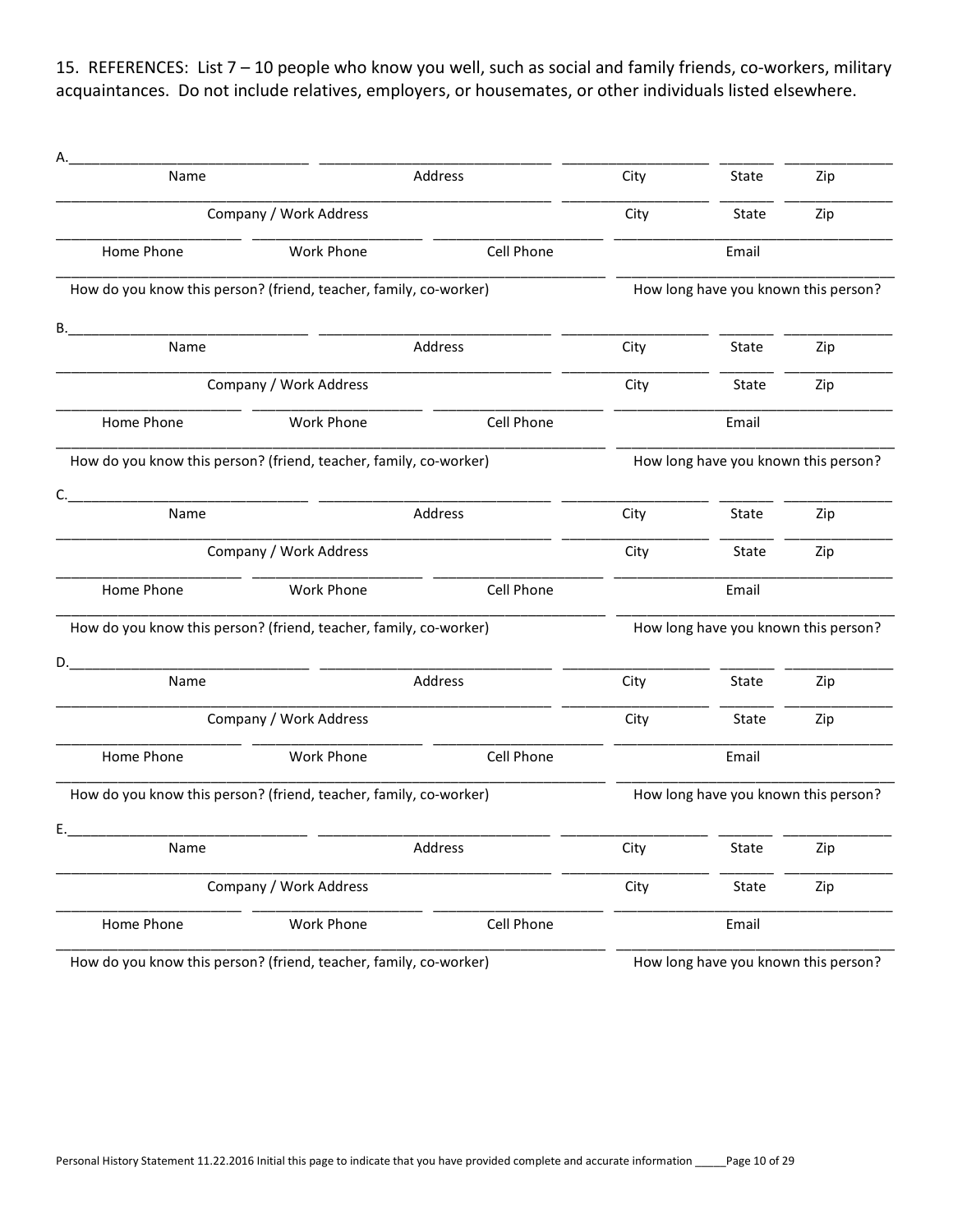| F.           |                                                                                                                                                                                                                                      |                       |                                           |                                      |                           |    |
|--------------|--------------------------------------------------------------------------------------------------------------------------------------------------------------------------------------------------------------------------------------|-----------------------|-------------------------------------------|--------------------------------------|---------------------------|----|
| Name         |                                                                                                                                                                                                                                      | Address               |                                           | State                                | Zip                       |    |
|              | Company / Work Address                                                                                                                                                                                                               |                       | City                                      | State                                | Zip                       |    |
| Home Phone   | Work Phone                                                                                                                                                                                                                           | Cell Phone            |                                           | Email                                |                           |    |
|              | How do you know this person? (friend, teacher, family, co-worker)                                                                                                                                                                    |                       |                                           | How long have you known this person? |                           |    |
| G.           |                                                                                                                                                                                                                                      |                       |                                           |                                      |                           |    |
| Name         |                                                                                                                                                                                                                                      | Address               | City                                      | State                                | Zip                       |    |
| Page 8 of 26 | Company / Work Address<br>Personal History Statement 11.22.2016 Initial this page to indicate that you have provided complete and accurate information_                                                                              |                       | City                                      | State                                | Zip                       |    |
| Home Phone   | Work Phone                                                                                                                                                                                                                           | Cell Phone            |                                           | Email                                |                           |    |
|              | How do you know this person? (friend, teacher, family, co-worker)                                                                                                                                                                    |                       |                                           | How long have you known this person? |                           |    |
|              | <u> 1989 - Johann John Harry Harry Harry Harry Harry Harry Harry Harry Harry Harry Harry Harry Harry Harry Harry</u><br>Name                                                                                                         |                       | City<br>Did you graduate? ___________ Yes |                                      | State                     | No |
|              |                                                                                                                                                                                                                                      |                       |                                           |                                      |                           |    |
| В.           | Name                                                                                                                                                                                                                                 |                       | City                                      |                                      | State                     |    |
| From         | <u> To Discover and To Discover and To Discover and To Discover and To Discover and To Discover and To Discover and To Discover and To Discover and To Discover and To Discover and To Discover and To Discover and To Discover </u> |                       | Did you graduate? ___________ Yes         |                                      |                           | No |
|              | 18. List all colleges or universities attended:                                                                                                                                                                                      |                       |                                           |                                      |                           |    |
| Α.           |                                                                                                                                                                                                                                      |                       |                                           |                                      |                           |    |
|              | Name                                                                                                                                                                                                                                 |                       | City                                      |                                      | State                     |    |
| From         | To                                                                                                                                                                                                                                   | Type of Degree Earned |                                           |                                      | <b>Total Units Earned</b> |    |
| В.           |                                                                                                                                                                                                                                      |                       |                                           |                                      |                           |    |
|              | Name                                                                                                                                                                                                                                 |                       | City                                      |                                      | State                     |    |
| From         | To                                                                                                                                                                                                                                   | Type of Degree Earned |                                           |                                      | <b>Total Units Earned</b> |    |
|              | Name                                                                                                                                                                                                                                 |                       | City                                      |                                      | State                     |    |
| From         | To                                                                                                                                                                                                                                   | Type of Degree Earned |                                           |                                      | <b>Total Units Earned</b> |    |
|              |                                                                                                                                                                                                                                      |                       |                                           |                                      |                           |    |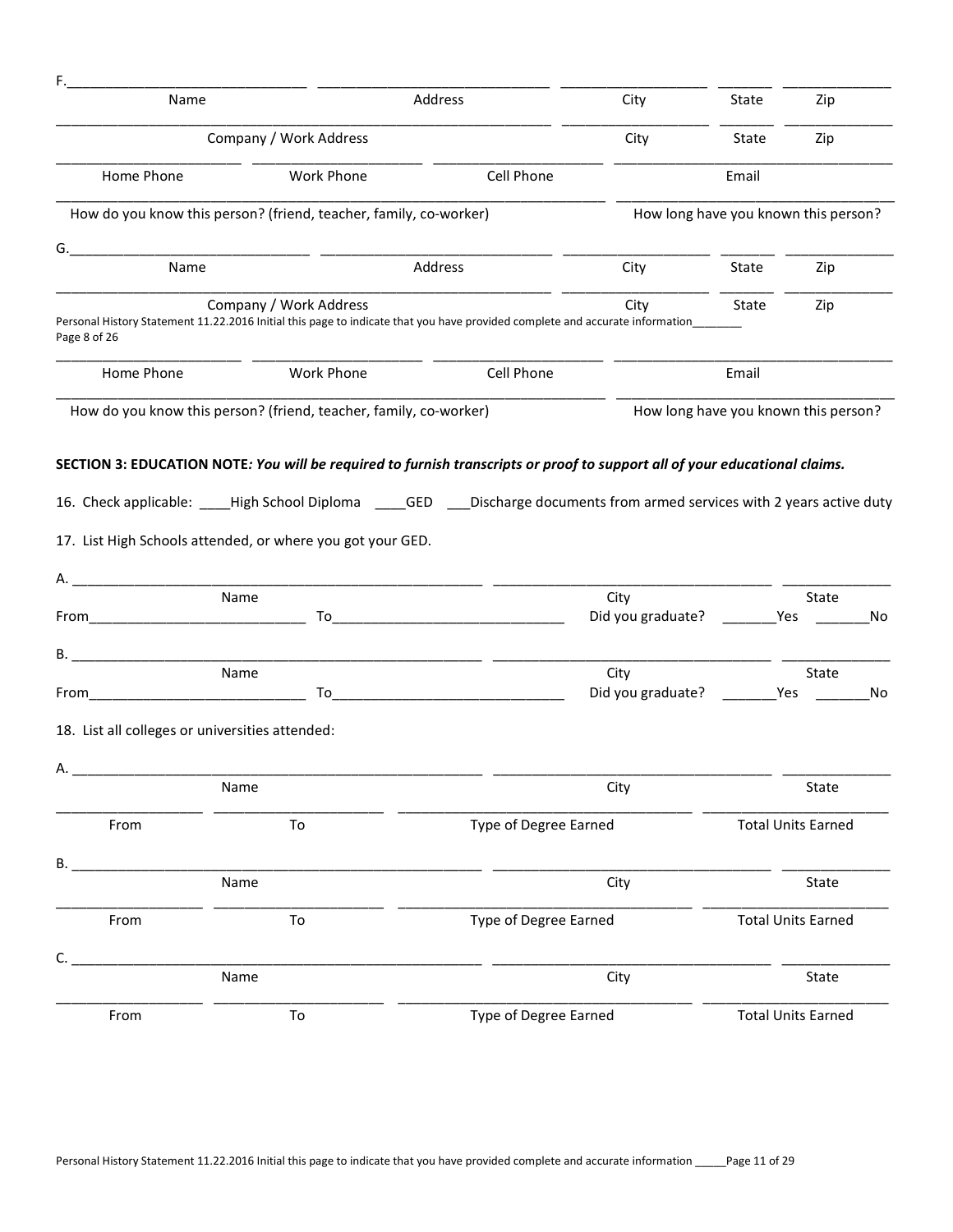19. List any trade, vocational, or business schools / institutes attended:

| Α. |                            |      |    | Did you complete the course: _______ Yes ______ No |       |    |
|----|----------------------------|------|----|----------------------------------------------------|-------|----|
|    | Name                       | From | To |                                                    |       |    |
|    | Type of school or training |      |    | City                                               | State |    |
| В. |                            |      |    | Did you complete the course: Yes                   |       | No |
|    | Name                       | From | To |                                                    |       |    |
|    | Type of school or training |      |    | City                                               | State |    |
| C. |                            |      |    | Did you complete the course: Yes No                |       |    |
|    | Name                       | From | To |                                                    |       |    |
|    | Type of school or training |      |    | City                                               | State |    |

#### SECTION 3: EDUCATION continued

20. Have you ever been placed on academic discipline, suspended, or expelled from any high school, college/university, business, or trade school? The Sea No

If yes, describe in detail below. Starting with high school, list any and all disciplinary actions received in any school or educational institution. Include when the disciplinary action(s) occurred, name of school(s), and explanation of circumstances.

#### SECTION 4: RESIDENCE

#### 21. LIST OF RESIDENCES

- List all residences during the last ten years or since age 17. Provide complete addresses (include markers such as Street, Drive, Road, East, West, etc., and unit or apartment number). Do not use P.O. Boxes.
- If the residence is a military base, identify name of base in address, nearest city, state, and zip code. DO NOT LIST military barracks mates unless you shared individual quarters.
- If you need additional space for your answers, attach additional sheets as needed. Be sure to indicate what question number and \page this refers to.

| А.   | Current residence Street |                                                 | City                                                   | State | Zip                   |
|------|--------------------------|-------------------------------------------------|--------------------------------------------------------|-------|-----------------------|
| From | To                       |                                                 | If renting; property manager, rent collector, ow owner |       | <b>Contact Number</b> |
|      |                          | Address of property mgr., rent collector, owner | City/State/Zip                                         |       | Email                 |
| N/A  |                          |                                                 | Names of those with whom you live                      |       |                       |

iames of those with whom you live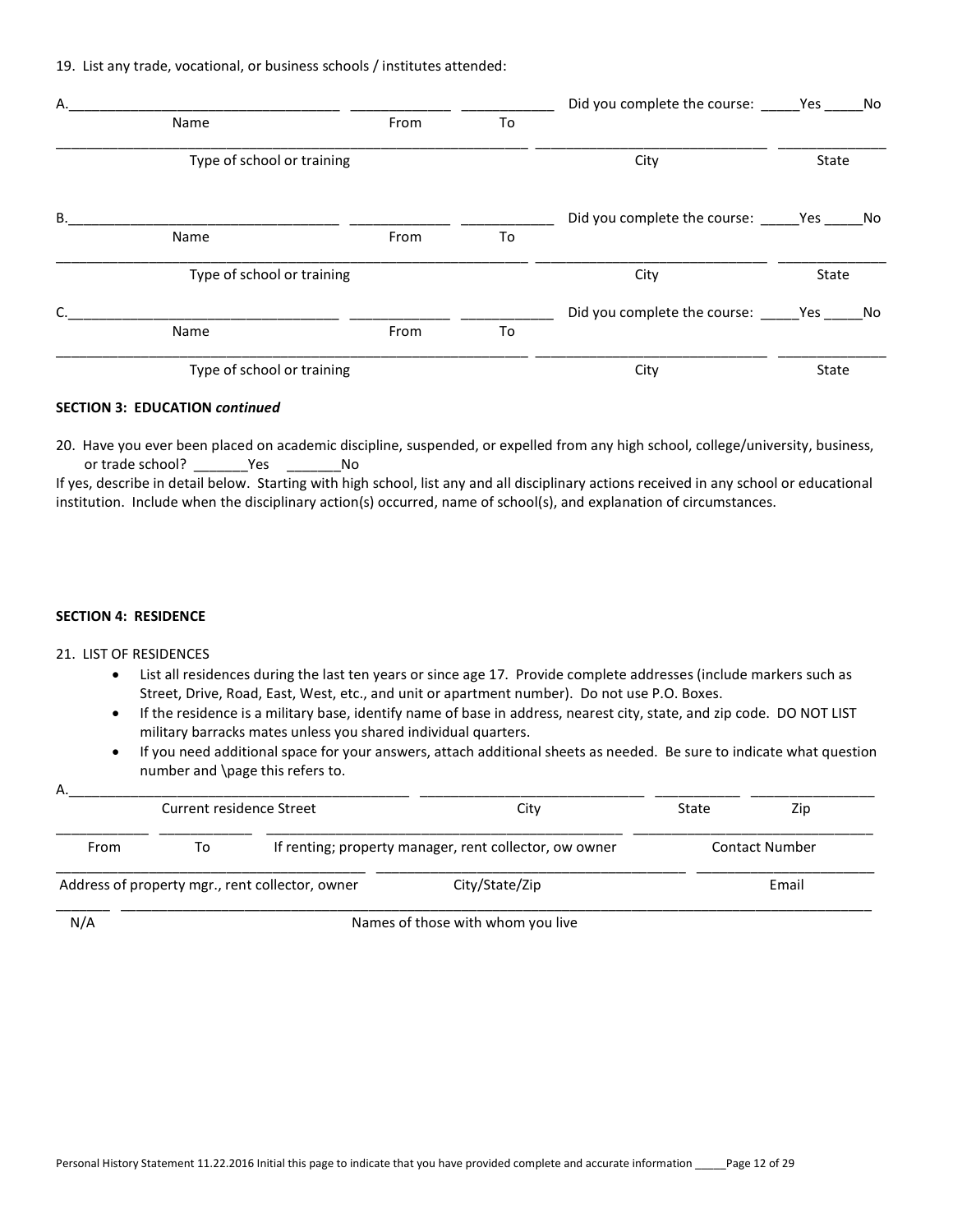| В.   |                       |                                                 |                                                        |                       |                       |
|------|-----------------------|-------------------------------------------------|--------------------------------------------------------|-----------------------|-----------------------|
|      | <b>Former Address</b> |                                                 | City                                                   | State                 | Zip                   |
| From | To                    |                                                 | If renting; property manager, rent collector, ow owner | <b>Contact Number</b> |                       |
|      |                       | Address of property mgr., rent collector, owner | City/State/Zip                                         |                       | Email                 |
| N/A  |                       |                                                 | Names of those with whom you live                      |                       |                       |
|      |                       |                                                 | Reason for moving                                      |                       |                       |
| C.   | <b>Former Address</b> |                                                 | City                                                   | State                 | Zip                   |
| From | To                    |                                                 | If renting; property manager, rent collector, ow owner |                       | <b>Contact Number</b> |
|      |                       | Address of property mgr., rent collector, owner | City/State/Zip                                         |                       | Email                 |
| N/A  |                       |                                                 | Names of those with whom you live                      |                       |                       |
|      |                       |                                                 | Reason for moving                                      |                       |                       |
| D.   | <b>Former Address</b> |                                                 | City                                                   | State                 | Zip                   |
| From | To                    |                                                 | If renting; property manager, rent collector, ow owner |                       | <b>Contact Number</b> |
|      |                       | Address of property mgr., rent collector, owner | City/State/Zip                                         |                       | Email                 |
| N/A  |                       |                                                 | Names of those with whom you live                      |                       |                       |
|      |                       |                                                 | Reason for moving                                      |                       |                       |
| Ε.   | <b>Former Address</b> |                                                 | City                                                   | State                 | Zip                   |
| From | To                    |                                                 | If renting; property manager, rent collector, ow owner |                       | <b>Contact Number</b> |
|      |                       | Address of property mgr., rent collector, owner | City/State/Zip                                         |                       | Email                 |
| N/A  |                       |                                                 | Names of those with whom you live                      |                       |                       |
|      |                       |                                                 | Reason for moving                                      |                       |                       |
| F.   | <b>Former Address</b> |                                                 | City                                                   | State                 | Zip                   |
| From | To                    |                                                 | If renting; property manager, rent collector, ow owner |                       | <b>Contact Number</b> |
|      |                       | Address of property mgr., rent collector, owner | City/State/Zip                                         |                       | Email                 |
| N/A  |                       |                                                 | Names of those with whom you live                      |                       |                       |
|      |                       |                                                 | Reason for moving                                      |                       |                       |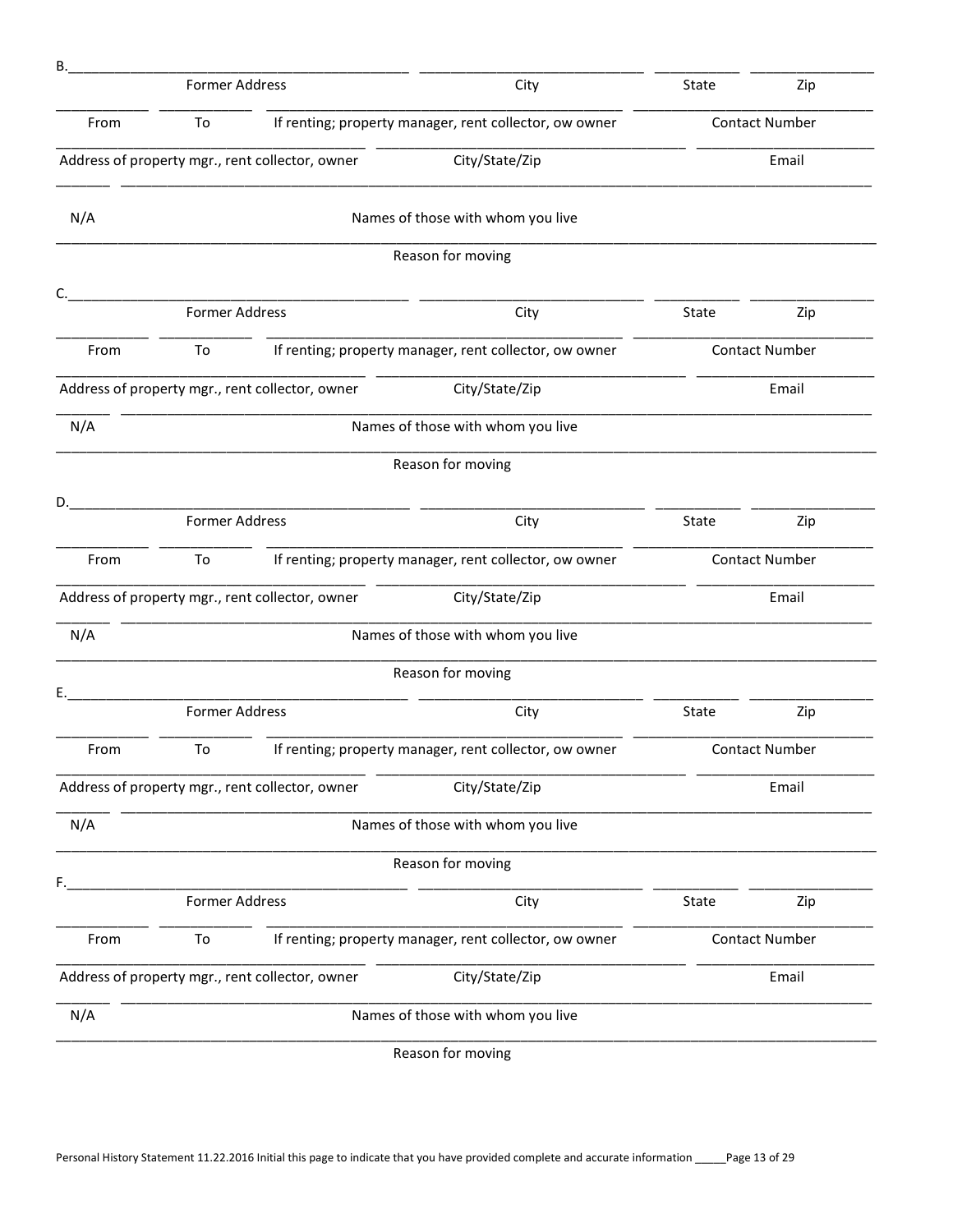|                                                                     | <b>Former Address</b>         |                                                                                     | City                                                                                                                                                                                                                                                                                                 | State                 | Zip                   |
|---------------------------------------------------------------------|-------------------------------|-------------------------------------------------------------------------------------|------------------------------------------------------------------------------------------------------------------------------------------------------------------------------------------------------------------------------------------------------------------------------------------------------|-----------------------|-----------------------|
| To<br>From                                                          |                               |                                                                                     | If renting; property manager, rent collector, ow owner                                                                                                                                                                                                                                               | <b>Contact Number</b> |                       |
|                                                                     |                               | Address of property mgr., rent collector, owner                                     | City/State/Zip                                                                                                                                                                                                                                                                                       | Email                 |                       |
| N/A                                                                 |                               |                                                                                     | Names of those with whom you live                                                                                                                                                                                                                                                                    |                       |                       |
|                                                                     |                               |                                                                                     | Reason for moving                                                                                                                                                                                                                                                                                    |                       |                       |
|                                                                     |                               | sheets as needed. Be sure to indicate what question number and page this refers to. | 22. Provide contact information for all housemates listed in Question 21 with whom you have resided during the past 10 years, or since the age of<br>17. DO NOT list anyone for whom you have already provided contact information. If you need additional space for your answers, attach additional |                       |                       |
|                                                                     | Name                          |                                                                                     |                                                                                                                                                                                                                                                                                                      |                       | <b>Contact Number</b> |
|                                                                     | <b>Current Street Address</b> |                                                                                     | City                                                                                                                                                                                                                                                                                                 | State                 | Zip                   |
| В.                                                                  |                               | Nature of relationship (friend, relative, landlord, housemate only)                 |                                                                                                                                                                                                                                                                                                      |                       | Email                 |
|                                                                     |                               | Name                                                                                |                                                                                                                                                                                                                                                                                                      |                       | <b>Contact Number</b> |
|                                                                     | <b>Current Street Address</b> |                                                                                     | City                                                                                                                                                                                                                                                                                                 | State                 | Zip                   |
| Nature of relationship (friend, relative, landlord, housemate only) |                               |                                                                                     |                                                                                                                                                                                                                                                                                                      |                       |                       |
|                                                                     |                               |                                                                                     |                                                                                                                                                                                                                                                                                                      |                       | Email                 |
|                                                                     |                               |                                                                                     |                                                                                                                                                                                                                                                                                                      |                       |                       |
|                                                                     |                               |                                                                                     |                                                                                                                                                                                                                                                                                                      |                       |                       |
|                                                                     |                               | Name                                                                                |                                                                                                                                                                                                                                                                                                      |                       | <b>Contact Number</b> |
|                                                                     | <b>Current Street Address</b> |                                                                                     | City                                                                                                                                                                                                                                                                                                 | State                 | Zip                   |
|                                                                     |                               | Nature of relationship (friend, relative, landlord, housemate only)                 |                                                                                                                                                                                                                                                                                                      |                       | Email                 |
|                                                                     |                               |                                                                                     |                                                                                                                                                                                                                                                                                                      |                       |                       |
|                                                                     |                               | Name                                                                                |                                                                                                                                                                                                                                                                                                      |                       | <b>Contact Number</b> |
|                                                                     | <b>Current Street Address</b> |                                                                                     | City                                                                                                                                                                                                                                                                                                 | State                 | Zip                   |
|                                                                     |                               | Nature of relationship (friend, relative, landlord, housemate only)                 |                                                                                                                                                                                                                                                                                                      |                       | Email                 |
| D.<br>Ε.                                                            |                               |                                                                                     |                                                                                                                                                                                                                                                                                                      |                       |                       |
|                                                                     |                               | Name                                                                                |                                                                                                                                                                                                                                                                                                      |                       | <b>Contact Number</b> |
|                                                                     | <b>Current Street Address</b> |                                                                                     | City                                                                                                                                                                                                                                                                                                 | State                 | Zip                   |
|                                                                     |                               | Nature of relationship (friend, relative, landlord, housemate only)                 |                                                                                                                                                                                                                                                                                                      |                       | Email                 |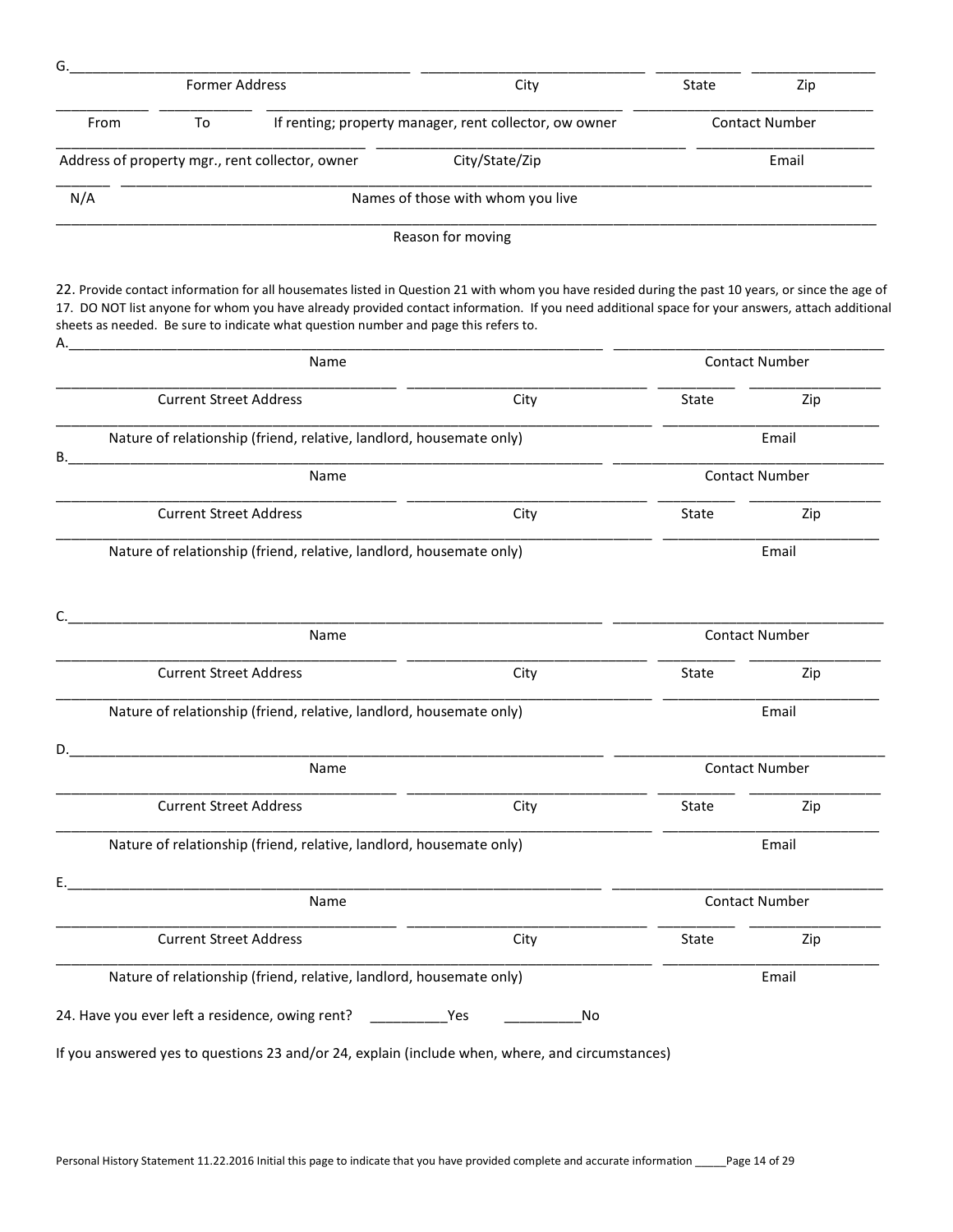#### SECTION 5: EXPERIENCE AND EMPLOYMENT

25. JOB EXPERIENCE

- Have you EVER served as a Peace Officer, Jailer, or Telecommunicator in another state OR another country? \_\_\_\_\_\_\_\_\_\_\_\_\_Yes \_\_\_\_\_\_\_\_\_\_\_\_\_\_\_\_\_\_No (If yes, list below.
- List ALL jobs you have had in the past ten years, including part-time, temporary, self-employment, and volunteer. (Begin with your most current. If more space is needed, continue your response on page 33)
- If you have military experience, including reserve duty, enter your military base, assignments, or unit of assignment. Include ALL military services.
- List ALL periods of unemployment in excess of 30 days.

| Name of employer or military unit                          |                     |      | From               |                                                  | To                 |  |
|------------------------------------------------------------|---------------------|------|--------------------|--------------------------------------------------|--------------------|--|
| Address or Base                                            | City                |      |                    | State                                            | Zip                |  |
| Supervisor                                                 | Contact Number Est. |      |                    | Email                                            |                    |  |
| Job Title                                                  |                     |      | Reason for leaving |                                                  |                    |  |
| Duties/Assignments                                         |                     |      |                    | Full-time Part-time Temp Self-employed Volunteer |                    |  |
| Names of co-workers                                        |                     |      |                    | Co-workers Phone Number                          |                    |  |
|                                                            |                     |      |                    |                                                  |                    |  |
| Student Between jobs Leave of absence Travel Other From    |                     |      |                    |                                                  |                    |  |
| Name of employer or military unit                          |                     | From |                    |                                                  | To                 |  |
| <b>Address or Base</b>                                     | City                |      |                    | State                                            | Zip                |  |
| B. PERIOD OF UNEMPLOYMENT (Check applicable)<br>Supervisor | Contact Number Est. |      |                    | Email                                            | To $\qquad \qquad$ |  |
| Job Title                                                  |                     |      | Reason for leaving |                                                  |                    |  |
| Duties/Assignments                                         |                     |      |                    | Full-time Part-time Temp Self-employed Volunteer |                    |  |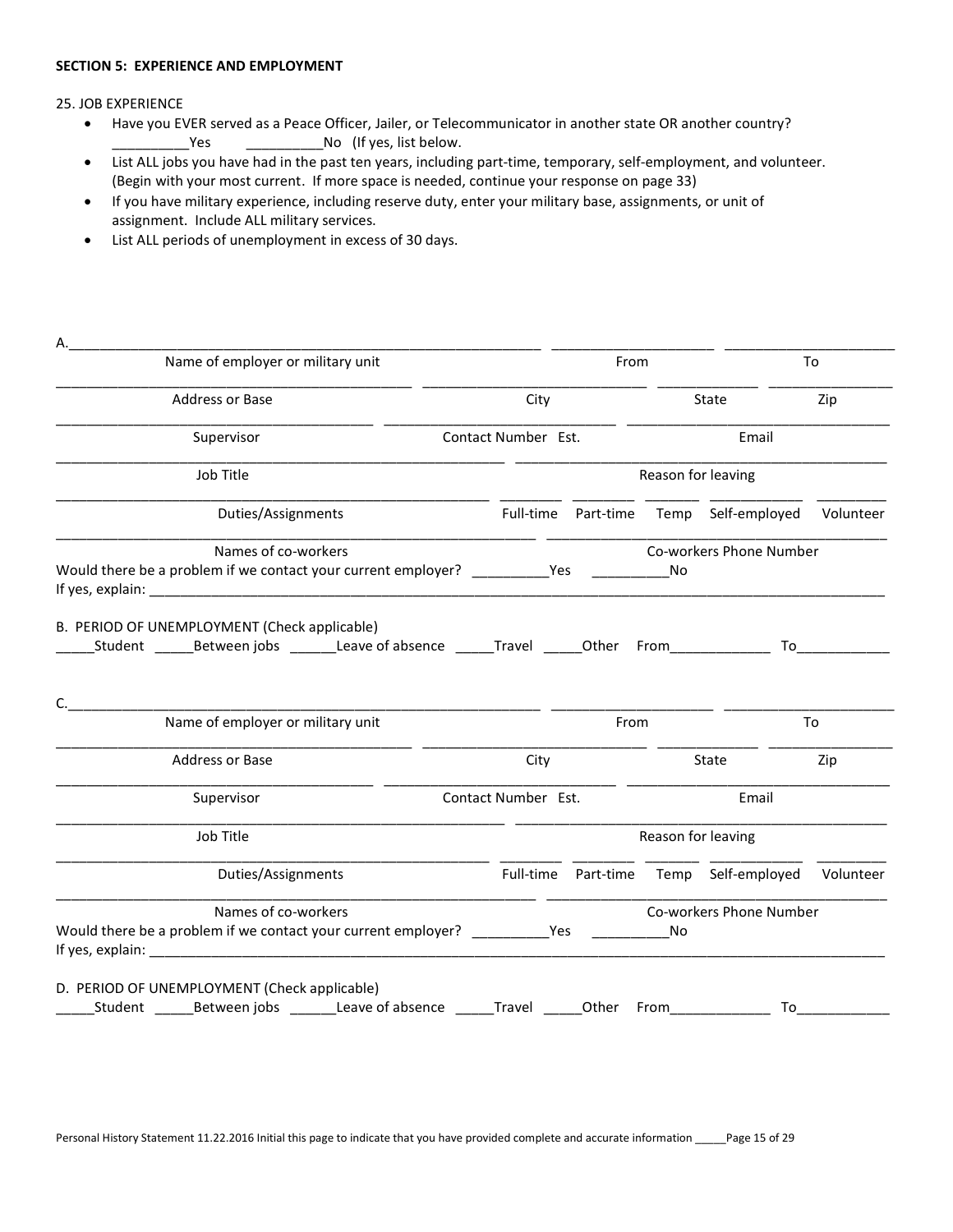| Е.                                                                                                                                                        |                                                  |                                                                                                                                                                                                                                |                                                                                                                 |                                                                                                                                                                                                                                |
|-----------------------------------------------------------------------------------------------------------------------------------------------------------|--------------------------------------------------|--------------------------------------------------------------------------------------------------------------------------------------------------------------------------------------------------------------------------------|-----------------------------------------------------------------------------------------------------------------|--------------------------------------------------------------------------------------------------------------------------------------------------------------------------------------------------------------------------------|
| Name of employer or military unit                                                                                                                         |                                                  | From                                                                                                                                                                                                                           |                                                                                                                 | To                                                                                                                                                                                                                             |
| Address or Base                                                                                                                                           | City                                             |                                                                                                                                                                                                                                | State                                                                                                           | Zip                                                                                                                                                                                                                            |
| Supervisor                                                                                                                                                | Contact Number Est.                              |                                                                                                                                                                                                                                | Email                                                                                                           |                                                                                                                                                                                                                                |
| Job Title                                                                                                                                                 |                                                  | Reason for leaving                                                                                                                                                                                                             |                                                                                                                 |                                                                                                                                                                                                                                |
| Duties/Assignments                                                                                                                                        | Full-time Part-time Temp Self-employed Volunteer |                                                                                                                                                                                                                                |                                                                                                                 |                                                                                                                                                                                                                                |
| Names of co-workers                                                                                                                                       |                                                  |                                                                                                                                                                                                                                | Co-workers Phone Number                                                                                         |                                                                                                                                                                                                                                |
| Would there be a problem if we contact your current employer? __________Yes _________                                                                     |                                                  | No                                                                                                                                                                                                                             |                                                                                                                 |                                                                                                                                                                                                                                |
| F. PERIOD OF UNEMPLOYMENT (Check applicable)<br>_Student ________Between jobs _________Leave of absence _______Travel _______Other From__________________ |                                                  |                                                                                                                                                                                                                                | To the set of the set of the set of the set of the set of the set of the set of the set of the set of the set o |                                                                                                                                                                                                                                |
| Personal History Statement 11.22.2016 Initial this page to indicate that you have provided complete and accurate information _________<br>Page 13 of 26   |                                                  |                                                                                                                                                                                                                                |                                                                                                                 |                                                                                                                                                                                                                                |
| Name of employer or military unit                                                                                                                         |                                                  | From                                                                                                                                                                                                                           |                                                                                                                 | To                                                                                                                                                                                                                             |
| Address or Base                                                                                                                                           | City                                             |                                                                                                                                                                                                                                | State                                                                                                           | Zip                                                                                                                                                                                                                            |
| Supervisor                                                                                                                                                | Contact Number Est.                              |                                                                                                                                                                                                                                | Email                                                                                                           |                                                                                                                                                                                                                                |
| Job Title                                                                                                                                                 |                                                  | Reason for leaving                                                                                                                                                                                                             |                                                                                                                 |                                                                                                                                                                                                                                |
| Duties/Assignments                                                                                                                                        | Full-time Part-time Temp Self-employed Volunteer |                                                                                                                                                                                                                                |                                                                                                                 |                                                                                                                                                                                                                                |
| Names of co-workers<br>Would there be a problem if we contact your current employer? Yes                                                                  |                                                  | No                                                                                                                                                                                                                             | Co-workers Phone Number                                                                                         |                                                                                                                                                                                                                                |
| H. PERIOD OF UNEMPLOYMENT (Check applicable)<br>Student ________Between jobs _________Leave of absence _______Travel _______Other From____                |                                                  |                                                                                                                                                                                                                                | T∩.                                                                                                             |                                                                                                                                                                                                                                |
| Name of employer or military unit                                                                                                                         |                                                  | From                                                                                                                                                                                                                           |                                                                                                                 | To                                                                                                                                                                                                                             |
|                                                                                                                                                           |                                                  |                                                                                                                                                                                                                                |                                                                                                                 |                                                                                                                                                                                                                                |
| Address or Base                                                                                                                                           | City                                             |                                                                                                                                                                                                                                | State                                                                                                           | Zip                                                                                                                                                                                                                            |
| Supervisor                                                                                                                                                | Contact Number Est.                              |                                                                                                                                                                                                                                | Email                                                                                                           |                                                                                                                                                                                                                                |
| Job Title                                                                                                                                                 |                                                  | Reason for leaving                                                                                                                                                                                                             |                                                                                                                 |                                                                                                                                                                                                                                |
| Duties/Assignments                                                                                                                                        | Full-time Part-time Temp Self-employed           |                                                                                                                                                                                                                                |                                                                                                                 | Volunteer                                                                                                                                                                                                                      |
| Names of co-workers<br>Would there be a problem if we contact your current employer? ___________________ Yes                                              |                                                  | No                                                                                                                                                                                                                             | Co-workers Phone Number                                                                                         |                                                                                                                                                                                                                                |
| J. PERIOD OF UNEMPLOYMENT (Check applicable)<br>_Student ________ Between jobs __________ Leave of absence ________ Travel ______                         | Other                                            | From the control of the state of the state of the state of the state of the state of the state of the state of the state of the state of the state of the state of the state of the state of the state of the state of the sta |                                                                                                                 | To the contract of the contract of the contract of the contract of the contract of the contract of the contract of the contract of the contract of the contract of the contract of the contract of the contract of the contrac |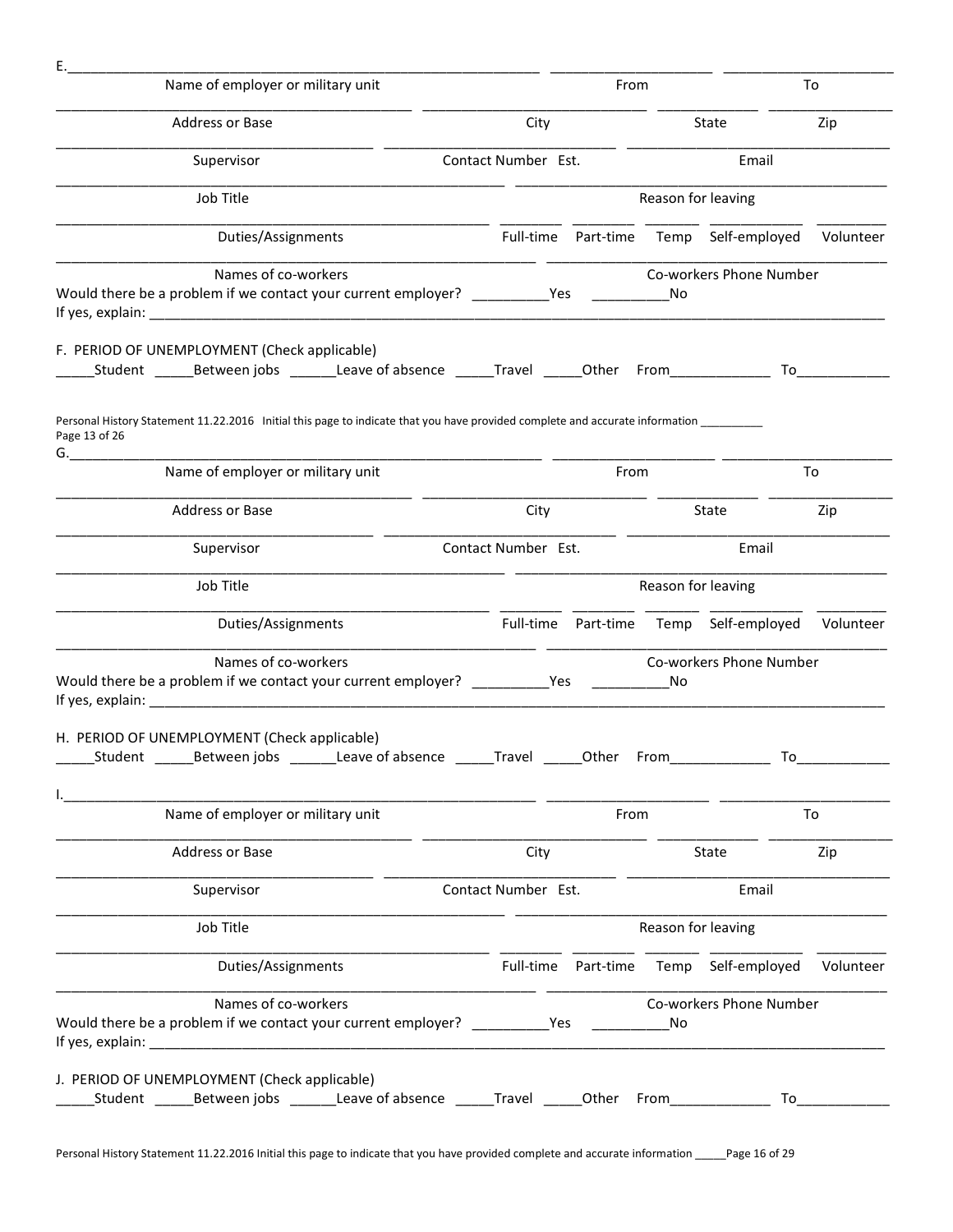| к.                                                                                                                                                       |                     |                                                  |                         |                                                                                                                                                                                                                                |
|----------------------------------------------------------------------------------------------------------------------------------------------------------|---------------------|--------------------------------------------------|-------------------------|--------------------------------------------------------------------------------------------------------------------------------------------------------------------------------------------------------------------------------|
| Name of employer or military unit                                                                                                                        |                     | From                                             |                         | To                                                                                                                                                                                                                             |
| Address or Base                                                                                                                                          | City                |                                                  | State                   | Zip                                                                                                                                                                                                                            |
| Supervisor                                                                                                                                               | Contact Number Est. |                                                  | Email                   |                                                                                                                                                                                                                                |
| Job Title                                                                                                                                                |                     | Reason for leaving                               |                         |                                                                                                                                                                                                                                |
| Duties/Assignments                                                                                                                                       |                     | Full-time Part-time Temp Self-employed Volunteer |                         |                                                                                                                                                                                                                                |
| Names of co-workers<br>Would there be a problem if we contact your current employer? ___________Yes ______________No                                     |                     |                                                  | Co-workers Phone Number |                                                                                                                                                                                                                                |
| L. PERIOD OF UNEMPLOYMENT (Check applicable)<br>Student Between jobs Leave of absence Travel Other From                                                  |                     |                                                  |                         |                                                                                                                                                                                                                                |
| $M_{\cdot}$                                                                                                                                              |                     |                                                  |                         |                                                                                                                                                                                                                                |
| Name of employer or military unit                                                                                                                        |                     | From                                             |                         | To                                                                                                                                                                                                                             |
| Address or Base                                                                                                                                          | City                |                                                  | State                   | Zip                                                                                                                                                                                                                            |
| Supervisor                                                                                                                                               | Contact Number Est. |                                                  | Email                   |                                                                                                                                                                                                                                |
| Job Title                                                                                                                                                |                     | Reason for leaving                               |                         |                                                                                                                                                                                                                                |
| Duties/Assignments                                                                                                                                       |                     | Full-time Part-time Temp Self-employed Volunteer |                         |                                                                                                                                                                                                                                |
| Names of co-workers<br>Would there be a problem if we contact your current employer? ___________Yes _______________No                                    |                     |                                                  | Co-workers Phone Number |                                                                                                                                                                                                                                |
| N. PERIOD OF UNEMPLOYMENT (Check applicable)<br>_____Student _______Between jobs _________Leave of absence _______Travel ______Other From_______________ |                     |                                                  | To                      |                                                                                                                                                                                                                                |
| O.<br>Name of employer or military unit                                                                                                                  |                     | From                                             |                         | To                                                                                                                                                                                                                             |
| Address or Base                                                                                                                                          | City                |                                                  | State                   | Zip                                                                                                                                                                                                                            |
| Supervisor                                                                                                                                               | Contact Number Est. |                                                  | Email                   |                                                                                                                                                                                                                                |
| Job Title                                                                                                                                                |                     | Reason for leaving                               |                         |                                                                                                                                                                                                                                |
| Duties/Assignments                                                                                                                                       | Full-time           | Part-time Temp Self-employed                     |                         | Volunteer                                                                                                                                                                                                                      |
| Names of co-workers<br>Would there be a problem if we contact your current employer? _________________Yes                                                |                     | No                                               | Co-workers Phone Number |                                                                                                                                                                                                                                |
| P. PERIOD OF UNEMPLOYMENT (Check applicable)                                                                                                             |                     |                                                  |                         | To the contract of the contract of the contract of the contract of the contract of the contract of the contract of the contract of the contract of the contract of the contract of the contract of the contract of the contrac |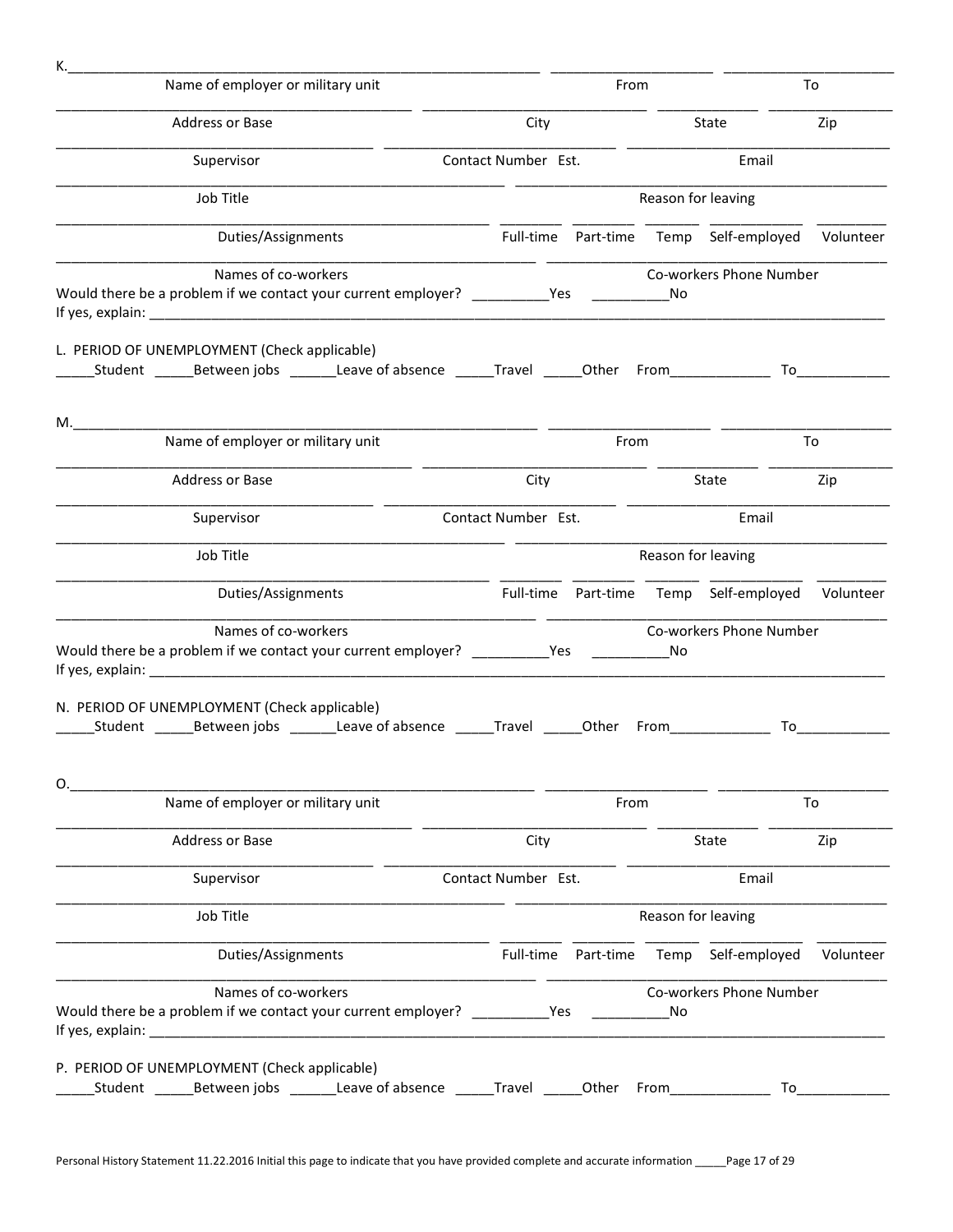| Q.                                                                                                                                                                                                                 |                                                  |                         |     |
|--------------------------------------------------------------------------------------------------------------------------------------------------------------------------------------------------------------------|--------------------------------------------------|-------------------------|-----|
| Name of employer or military unit                                                                                                                                                                                  | From                                             |                         | To  |
| Address or Base                                                                                                                                                                                                    | City                                             | State                   | Zip |
| Supervisor                                                                                                                                                                                                         | Contact Number Est.                              | Email                   |     |
| Job Title                                                                                                                                                                                                          |                                                  | Reason for leaving      |     |
| Duties/Assignments                                                                                                                                                                                                 | Full-time Part-time Temp Self-employed Volunteer |                         |     |
| Names of co-workers                                                                                                                                                                                                |                                                  | Co-workers Phone Number |     |
| Would there be a problem if we contact your current employer? __________Yes ______________No                                                                                                                       |                                                  |                         |     |
| 26. Have you ever been disciplined at work? (This includes written warnings, formal letters of reprimands, suspensions, reductions                                                                                 |                                                  |                         |     |
| 27. Have you ever been fired, released from probation, or asked to resign from any place of employment? ______Yes _______No                                                                                        |                                                  |                         |     |
| 28. Were you ever involved in a physical/verbal altercation with a supervisor, co-worker, or customer? _______Yes ______                                                                                           |                                                  |                         | No  |
| 29. Have you ever resigned without giving two weeks-notice? _______Yes _______No                                                                                                                                   |                                                  |                         |     |
| 30. Have you ever resigned in lieu of termination? ________Yes __________No                                                                                                                                        |                                                  |                         |     |
| 31. Have you ever been accused of discrimination (such as sexual harassment, racial bias, sexual orientation harassment, etc.) by a<br>co-worker, superior, subordinate, or customer? _______Yes _________No       |                                                  |                         |     |
| 32. Were you ever the subject of a written complaint at work? _________Yes _________No                                                                                                                             |                                                  |                         |     |
| 33. Have you ever been counseled at work due to lateness or absences? _______Yes _______No                                                                                                                         |                                                  |                         |     |
| 34. Did you ever receive an unsatisfactory performance review? _______Yes _______No                                                                                                                                |                                                  |                         |     |
| 35. Have you ever sold, released, or given away legally confidential information? _________Yes _____                                                                                                               |                                                  | No                      |     |
| 36. Have you ever called in sick when you were neither sick nor caring for a sick family member? _______Yes ____<br>If yes, how many sick days have you used in the past five years which were not due to illness? |                                                  |                         | No  |
| 37. If you answered yes to any of Questions 26-36, explain (include when, where, and circumstances; indicate corresponding                                                                                         |                                                  |                         |     |
| 38. Has your work performance ever been affected by your use of alcohol or drugs? _______Yes _______No                                                                                                             |                                                  |                         |     |
| When?                                                                                                                                                                                                              | Name of Employer                                 |                         |     |
| 39. In the past ten years, have you been warned by an employer about your drinking or drug habits, and their impact on your<br>performance? ________Yes ________No                                                 |                                                  |                         |     |
| When?                                                                                                                                                                                                              | Name of Employer                                 |                         |     |
|                                                                                                                                                                                                                    |                                                  |                         |     |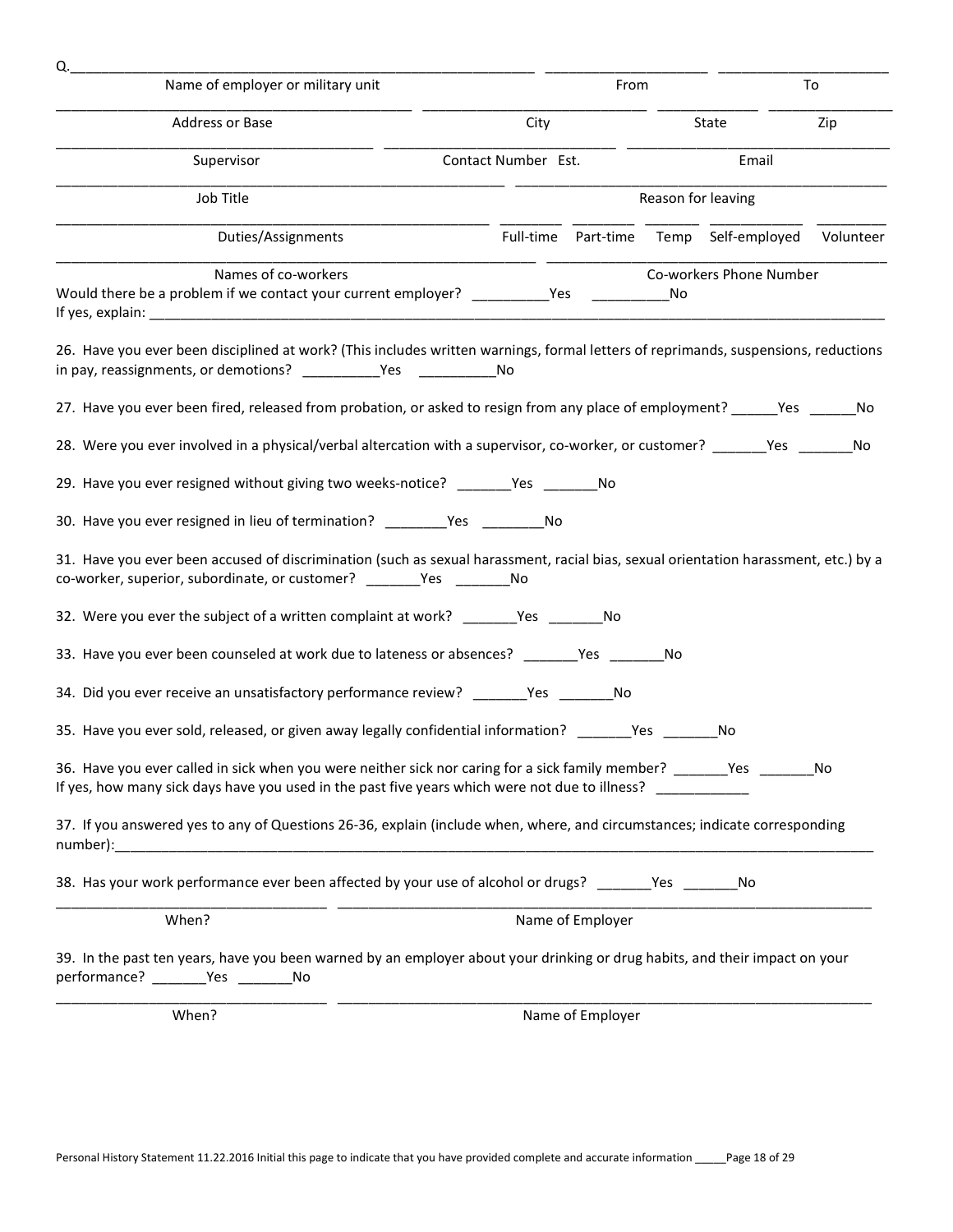# SECTION 6: MILITARY EXPERIENCE (Complete for all branches of military served. Add pages if necessary)

| 40. Are you required to register for the Selective Service? ________Yes ________No<br>If yes, have you registered? ________Yes __________No                                                                                                                                                                                                              |                                                                                                                 |      |    |
|----------------------------------------------------------------------------------------------------------------------------------------------------------------------------------------------------------------------------------------------------------------------------------------------------------------------------------------------------------|-----------------------------------------------------------------------------------------------------------------|------|----|
|                                                                                                                                                                                                                                                                                                                                                          |                                                                                                                 |      |    |
|                                                                                                                                                                                                                                                                                                                                                          |                                                                                                                 |      |    |
| <b>Branch of Service</b>                                                                                                                                                                                                                                                                                                                                 | Date of Service From                                                                                            |      | To |
| 42. Type of discharge ____________Entry Level ___________Honorable _________General __________Other than Honorable<br>(Re-Entry Code 1-4, if applicable) refer to your DD-214                                                                                                                                                                            |                                                                                                                 |      |    |
| 43. Are you currently participating in one of the following? _______Military Reserve _______National Guard                                                                                                                                                                                                                                               |                                                                                                                 |      |    |
| 44. Have you ever been the subject of any judicial or non-judicial disciplinary action? (such as court martial, captain's mast, office<br>hours, company punishment) __________Yes ______________No                                                                                                                                                      |                                                                                                                 |      |    |
| 45. Were you ever denied a security clearance, or had a clearance revoked, suspended, or downgraded, either military or any other<br>federal, state, or municipal clearance? ________Yes _________No                                                                                                                                                     |                                                                                                                 |      |    |
| If you answered YES to Questions 44 and/or 45, explain: (include dates and circumstances)                                                                                                                                                                                                                                                                |                                                                                                                 |      |    |
| <b>SECTION 7: FINANCIAL</b><br>46. INCOME AND EXPENSES: For each of the following questions, fill in the amounts to the nearest dollar.<br>A. From your employer(s), what is your take home monthly income? \$<br>expenses, include housing, utilities, credit cards, or other loan payments, food, gas and car maintenance, entertainment, etc. as well |                                                                                                                 |      |    |
| as any other obligations you may have.                                                                                                                                                                                                                                                                                                                   |                                                                                                                 |      |    |
| 47. Have you ever filed for or declared bankruptcy (Chapter 7, 11, or 13) Yes                                                                                                                                                                                                                                                                            |                                                                                                                 |      |    |
| 48. Have any of your bills ever been turned over to a collection agency?                                                                                                                                                                                                                                                                                 | <b>Yes</b>                                                                                                      |      |    |
| 49. Have you ever had purchased goods repossessed? Yes                                                                                                                                                                                                                                                                                                   |                                                                                                                 |      |    |
| 50. Have your wages ever been garnished? Yes                                                                                                                                                                                                                                                                                                             | No control of the set of the set of the set of the set of the set of the set of the set of the set of the set o |      |    |
| 51. Have you ever been delinguent on income or other tax payments? Yes                                                                                                                                                                                                                                                                                   |                                                                                                                 |      |    |
| 52. Have you ever failed to file income tax or cheated/lied on an income tax form? Yes                                                                                                                                                                                                                                                                   |                                                                                                                 |      |    |
| 53. Have you ever had an employment bond refused? Yes                                                                                                                                                                                                                                                                                                    |                                                                                                                 |      |    |
| 54. Have you ever avoided paying any lawful debt by moving away? Yes                                                                                                                                                                                                                                                                                     |                                                                                                                 |      |    |
| 55. Have you ever defaulted on a loan, including a student loan? Yes____                                                                                                                                                                                                                                                                                 |                                                                                                                 | No l |    |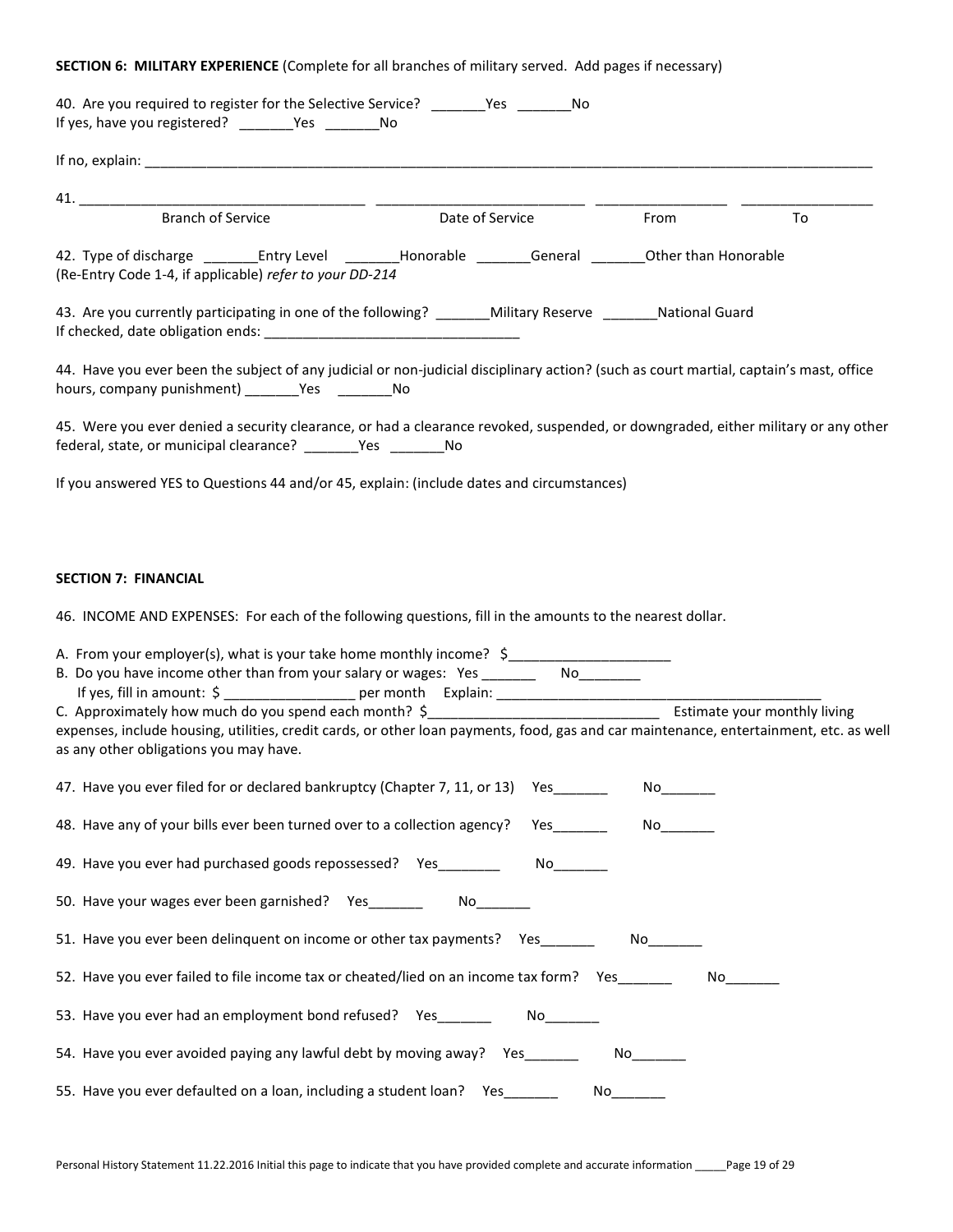| 56. Have you ever borrowed money to pay for a gambling debt? Yes                 | No |    |
|----------------------------------------------------------------------------------|----|----|
| If yes, do you currently have any outstanding debts as a result of gambling? Yes |    | No |

- 57. Have you ever spent money for illegal purposes (e.g., illegal drugs, prostitution, purchase fraudulent documents, etc.)? Yes \_\_\_\_\_\_\_\_ No\_\_\_\_\_\_
- 58. Have you ever failed to make or been late on a court-ordered payment (e.g., child support, alimony, restitution, etc.)? Yes No

59. Have you written three or more bad checks in a one-year period? Yes\_\_\_\_\_\_\_\_\_ No\_\_\_\_\_\_

| 60. Are you in arrears on court-ordered child support? Yes |  | Nο |
|------------------------------------------------------------|--|----|
|------------------------------------------------------------|--|----|

If you answered YES to questions 47-60, indicate question number. Explain (include when, where, and why)

#### SECTION 8: LEGAL

#### Disclosure of Citations, Arrests, and Convictions:

This section requires you to report detentions, arrest, and convictions, including diversion programs and in some cases, offenses that may have been pardoned. As a peace officer applicant, you are required to disclose this information, unless specifically exempted by state or federal law.

- ALL detentions or arrests, whether they resulted in a conviction or not
- ALL convictions
- ALL diversion programs
- ALL citations (excluding traffic tickets) May have been detained and or received Class C for disorderly conduct, prostitution, assault, etc. without actual arrest.

If you need additional space for your answers, attach additional sheets as needed. Be sure to indicate what question number and page this refers to.

61. Have you EVER been detained for investigation, held on suspicion, questioned, fingerprinted, arrested, indicted, criminally charged, or convicted of any misdemeanor or felony offense in this state or in any other legal jurisdiction (including offenses punishable under the Uniform Code of Military Justice)? \_\_\_\_\_\_\_\_ Yes \_\_\_\_\_\_\_\_\_ N0

If yes, explain each incident.

A. \_\_\_\_\_\_\_\_\_\_\_\_\_\_\_\_\_\_\_\_\_\_\_\_\_ \_\_\_\_\_\_\_\_\_\_\_\_\_\_\_\_\_\_\_\_\_\_\_\_\_\_\_\_\_\_\_\_\_\_\_\_\_\_\_\_

Approximate Date Arresting or detaining agency

Charge

Disposition or Penalty

\_\_\_\_\_\_\_\_\_\_\_\_\_\_\_\_\_\_\_\_\_\_\_\_\_\_\_\_\_\_\_\_\_\_\_\_\_\_\_\_\_\_\_\_\_\_\_\_\_\_\_\_\_\_\_\_\_\_\_\_\_\_\_\_\_\_\_\_\_\_\_\_\_\_\_\_

\_\_\_\_\_\_\_\_\_\_\_\_\_\_\_\_\_\_\_\_\_\_\_\_\_\_\_\_\_\_\_\_\_\_\_\_\_\_\_\_\_\_\_\_\_\_\_\_\_\_\_\_\_\_\_\_\_\_\_\_\_\_\_\_\_\_\_\_\_\_\_\_\_\_\_\_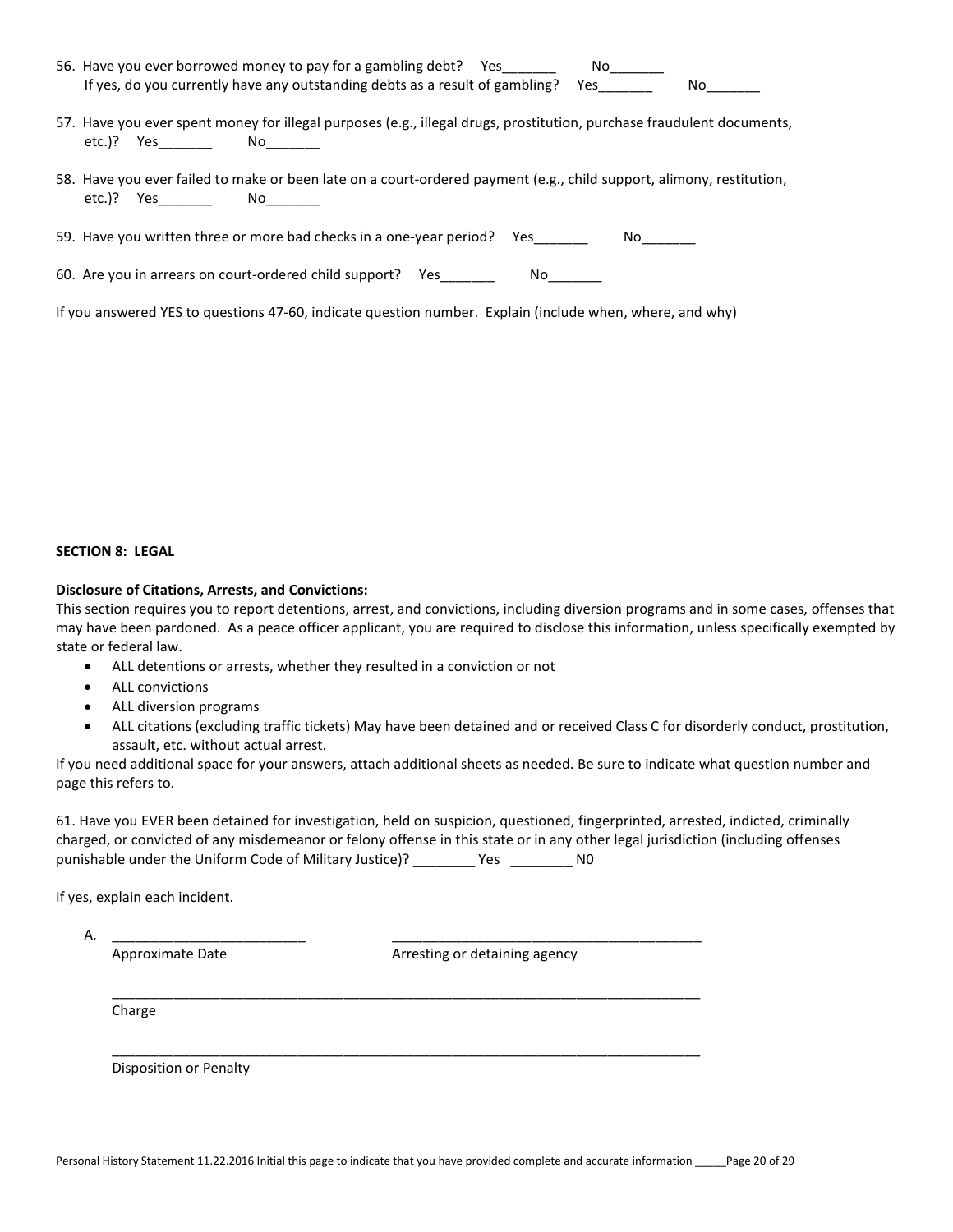| В. |                                                                                                   |                                                                                              |                          |    |
|----|---------------------------------------------------------------------------------------------------|----------------------------------------------------------------------------------------------|--------------------------|----|
|    | Approximate Date                                                                                  | Arresting or detaining agency                                                                |                          |    |
|    | Charge                                                                                            |                                                                                              |                          |    |
|    | Disposition or Penalty                                                                            |                                                                                              |                          |    |
| C. | Approximate Date                                                                                  | Arresting or detaining agency                                                                |                          |    |
|    | Charge                                                                                            |                                                                                              |                          |    |
|    | Disposition or Penalty                                                                            |                                                                                              |                          |    |
| D. | Approximate Date                                                                                  | Arresting or detaining agency                                                                |                          |    |
|    | Charge                                                                                            |                                                                                              |                          |    |
|    | Disposition or Penalty                                                                            |                                                                                              |                          |    |
|    | 62. Have you ever been placed in court probation as an adult?                                     |                                                                                              | Yes                      | No |
|    | legally possessing a firearm or ammunition?                                                       | 63. Have you ever been convicted of any charge that would prevent you from                   | Yes                      | No |
|    | Would have been a crime if committed as an adult?                                                 | 64. Were you ever required to appear before a juvenile court for an act which                | Yes<br>No                |    |
|    | child custody, paternity, support, etc.)?                                                         | 65. Have you ever been a party in a civil lawsuit (e.g., small claims actions, dissolutions, | Yes                      | No |
|    | 66. Have the police ever been called to your home for any reason?                                 |                                                                                              | Yes No                   |    |
|    |                                                                                                   | 67. Have you or your spouse/partner ever been referred to Child Protective Services?         | Yes No                   |    |
|    | 68. Have you ever been the subject of an emergency protective,<br>restraining or stay-away order? |                                                                                              | $_{\rm }$ Yes $_{\rm -}$ | No |
|    | else on your behalf was required to make payment to the other party?                              | 69. Have you settled any civil suit in which you, your insurance company, or anyone          | $Yes$ $-$                | No |
|    | compensation or other state or federal assistance?                                                | 70. Have you ever fraudulently received welfare, unemployment compensation,                  | Yes                      | No |
|    | 71. Have you ever filed a false insurance or workers' compensation claim?                         |                                                                                              | Yes                      | No |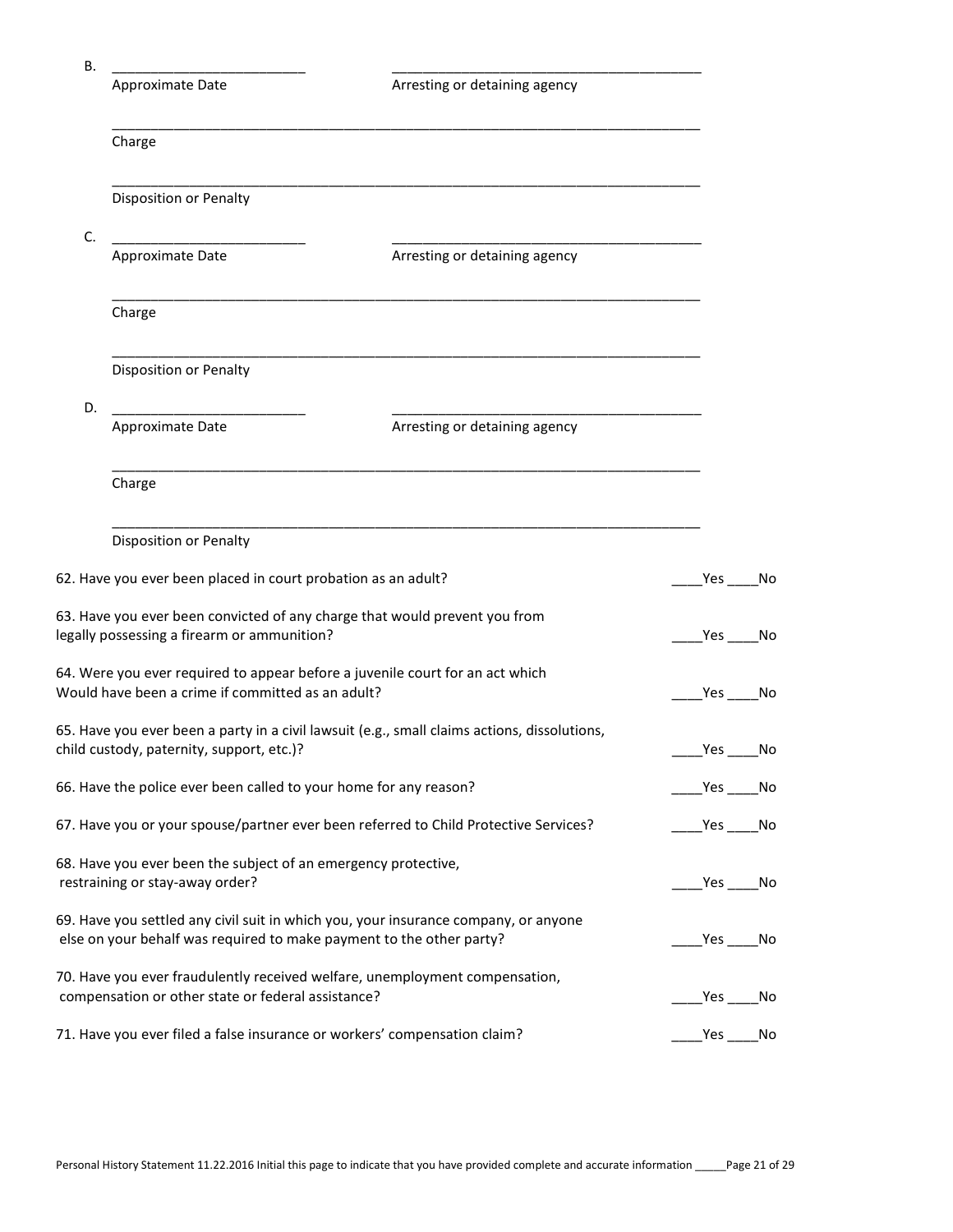If you answered yes to any of Questions 62-71, explain (include court case or document, dates, and circumstances; indicate corresponding number):

#### UNDETECTED ACTS-PART 1

72. Within the past seven years OR at any time after you were first employed in law enforcement, have you ever committed any of the following misdemeanors?

|    | A. Annoying/obscene phone calls                                                                       | Yes No                                                                             |
|----|-------------------------------------------------------------------------------------------------------|------------------------------------------------------------------------------------|
| В. | Assault (use of force or violence upon another)                                                       | $Yes$ No                                                                           |
| C. | Assault (use of force or violence upon a family member)                                               | $Yes$ No                                                                           |
|    | D. Brandishing a weapon (any type of weapon)                                                          | $\rule{1em}{0.15mm}$ $\frac{\text{Yes}}{\text{1em}}$ $\frac{\text{No}}{\text{No}}$ |
| Е. | Carrying a concealed weapon without a permit                                                          | $\rule{1em}{0.15mm}$ Yes $\rule{1em}{0.15mm}$ No                                   |
| F. | Contributing to the delinquency of a minor                                                            | _________________No                                                                |
| G. | Defrauding an innkeeper (not paying for food or room at a hotel/motel)                                | $\rule{1em}{0.15mm}$ $\frac{\text{Yes}}{\text{Yes}}$ No                            |
| Н. | Driving under the influence of alcohol and/or drugs                                                   | $Yes$ No                                                                           |
| Τ. | Drunk in public (being so intoxicated in a public place<br>that you're not able to care for yourself) | $Yes$ No                                                                           |
| J. | Hit and run collision (no injuries)                                                                   | $\rule{1em}{0.15mm}$ Yes $\rule{1em}{0.15mm}$ No                                   |
| К. | Hunting or fishing without a license.                                                                 | $\rule{1em}{0.15mm}$ Yes $\rule{1em}{0.15mm}$ No                                   |
| L. | Illegal gambling                                                                                      | $\rule{1em}{0.15mm}$ Yes $\rule{1em}{0.15mm}$ No                                   |
|    | M. Impersonating a peace officer                                                                      | $\rule{1em}{0.15mm}$ Yes _______ No                                                |
|    | N. Indecent exposure (including flashing or mooning)                                                  | __Yes _______No                                                                    |
|    | O. Joyriding (using a car or other vehicle without owner's permission                                 | Yes No                                                                             |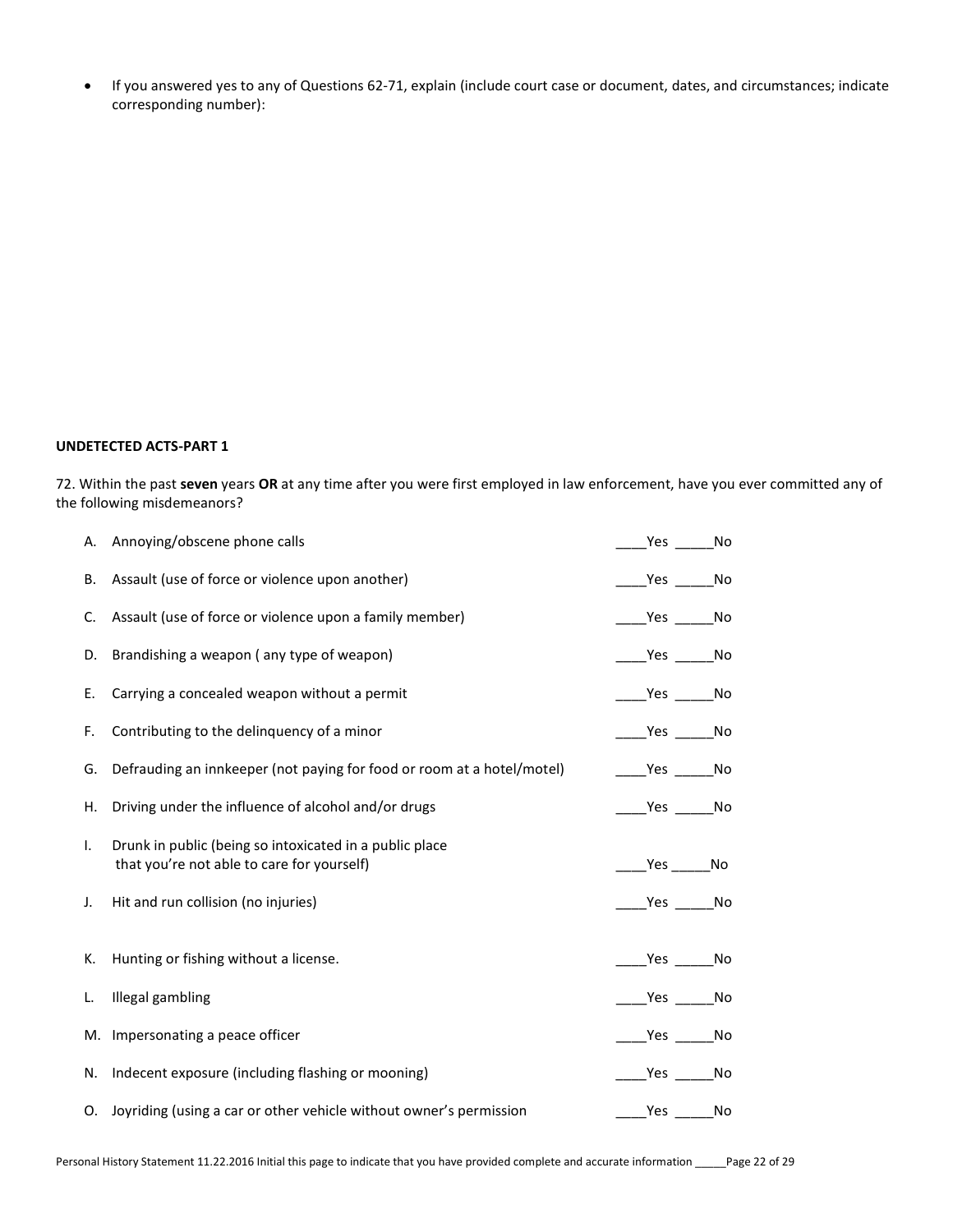# UNDETECTED ACTS-PART 2

|    | 73. At any time in your life have you ever committed any of the following?                                  | $Yes$ No                                                                                                                                                                                                                                                                                                                                   |      |    |
|----|-------------------------------------------------------------------------------------------------------------|--------------------------------------------------------------------------------------------------------------------------------------------------------------------------------------------------------------------------------------------------------------------------------------------------------------------------------------------|------|----|
| А. | Arson (intentionally destroying property by setting a fire)                                                 | $\rule{1em}{0.15mm}$ $\qquad$ $\qquad$ $\qquad$ $\qquad$ $\qquad$ $\qquad$ $\qquad$ $\qquad$ $\qquad$ $\qquad$ $\qquad$ $\qquad$ $\qquad$ $\qquad$ $\qquad$ $\qquad$ $\qquad$ $\qquad$ $\qquad$ $\qquad$ $\qquad$ $\qquad$ $\qquad$ $\qquad$ $\qquad$ $\qquad$ $\qquad$ $\qquad$ $\qquad$ $\qquad$ $\qquad$ $\qquad$ $\qquad$ $\qquad$ $\$ |      |    |
| В. | Assault with a deadly weapon                                                                                | $\rule{1em}{0.15mm}$ $\frac{\text{Yes}}{\text{Yes}}$ No                                                                                                                                                                                                                                                                                    |      |    |
| C. | Theft of a vehicle and / or vehicle parts                                                                   | $\rule{1em}{0.15mm}$ Yes ________ No                                                                                                                                                                                                                                                                                                       |      |    |
| D. | Burglary (entering a structure or vehicle to commit theft or other crime)                                   | $Yes$ No                                                                                                                                                                                                                                                                                                                                   |      |    |
| Е. | Child molestation (performing unlawful acts with a child)                                                   | $\rule{1em}{0.15mm}$ Yes $\rule{1em}{0.15mm}$ No                                                                                                                                                                                                                                                                                           |      |    |
| F. | Accessing, producing, or possessing child pornography                                                       | $\rule{1em}{0.15mm}$ Yes $\rule{1em}{0.15mm}$ No                                                                                                                                                                                                                                                                                           |      |    |
| G. | Injury to a child/elderly/or disabled                                                                       | $Yes$ No                                                                                                                                                                                                                                                                                                                                   |      |    |
| Η. | Embezzlement (theft of money or other valuables entrusted to you)                                           | $\rule{1em}{0.15mm}$ Yes $\rule{1em}{0.15mm}$ No                                                                                                                                                                                                                                                                                           |      |    |
| ı. | Felony drunk driving (involving injuries)                                                                   | $\rule{1em}{0.15mm}$ Yes $\rule{1em}{0.15mm}$ No                                                                                                                                                                                                                                                                                           |      |    |
| J. | Forcible rape or other act of unlawful intercourse/sexual activity                                          | $\rule{1em}{0.15mm}$ Yes $\rule{1em}{0.15mm}$ No                                                                                                                                                                                                                                                                                           |      |    |
| к. | Forgery (falsifying any type of document, check certificate, license, currency, etc.) ______ Yes _______ No |                                                                                                                                                                                                                                                                                                                                            |      |    |
| L. | Hit and run (with injuries)                                                                                 | __________________No                                                                                                                                                                                                                                                                                                                       |      |    |
|    | M. Hate crime                                                                                               | $\rule{1em}{0.15mm}$ $\frac{\text{Yes}}{\text{1em}}$ $\frac{\text{No}}{\text{No}}$                                                                                                                                                                                                                                                         |      |    |
| N. | Insurance fraud                                                                                             | $\rule{1em}{0.15mm}$ $\frac{\text{Yes}}{\text{Yes}}$ No                                                                                                                                                                                                                                                                                    |      |    |
| О. | Theft (value of over \$500, or any firearm)                                                                 | $\rule{1em}{0.15mm}$ $\frac{\text{Yes}}{\text{Yes}}$ No                                                                                                                                                                                                                                                                                    |      |    |
| Р. | Murder, homicide, or attempted murder                                                                       | $\rule{1em}{0.15mm}$ $\frac{\text{Yes}}{\text{Yes}}$ No                                                                                                                                                                                                                                                                                    |      |    |
| Q. | Perjury (lying under oath)                                                                                  | Yes No                                                                                                                                                                                                                                                                                                                                     |      |    |
| R. | Possession of an explosive/destructive device                                                               |                                                                                                                                                                                                                                                                                                                                            | No   |    |
| S. | Robbery (theft from another person using a weapon, force, or fear)                                          | $Yes$ No                                                                                                                                                                                                                                                                                                                                   |      |    |
| T. | Stalking                                                                                                    | _Yes _______No                                                                                                                                                                                                                                                                                                                             |      |    |
| U. | <b>Blackmail or extortion</b>                                                                               | ____Yes _______No                                                                                                                                                                                                                                                                                                                          |      |    |
| V. | Any other act amounting to a felony                                                                         |                                                                                                                                                                                                                                                                                                                                            | _Yes | No |

If you answered yes to *any* item(s) in section 72-73 fully explain circumstances, including dates(s), names of individuals involved and resolution. Indicate the corresponding letter (73-A etc.) for each explanation.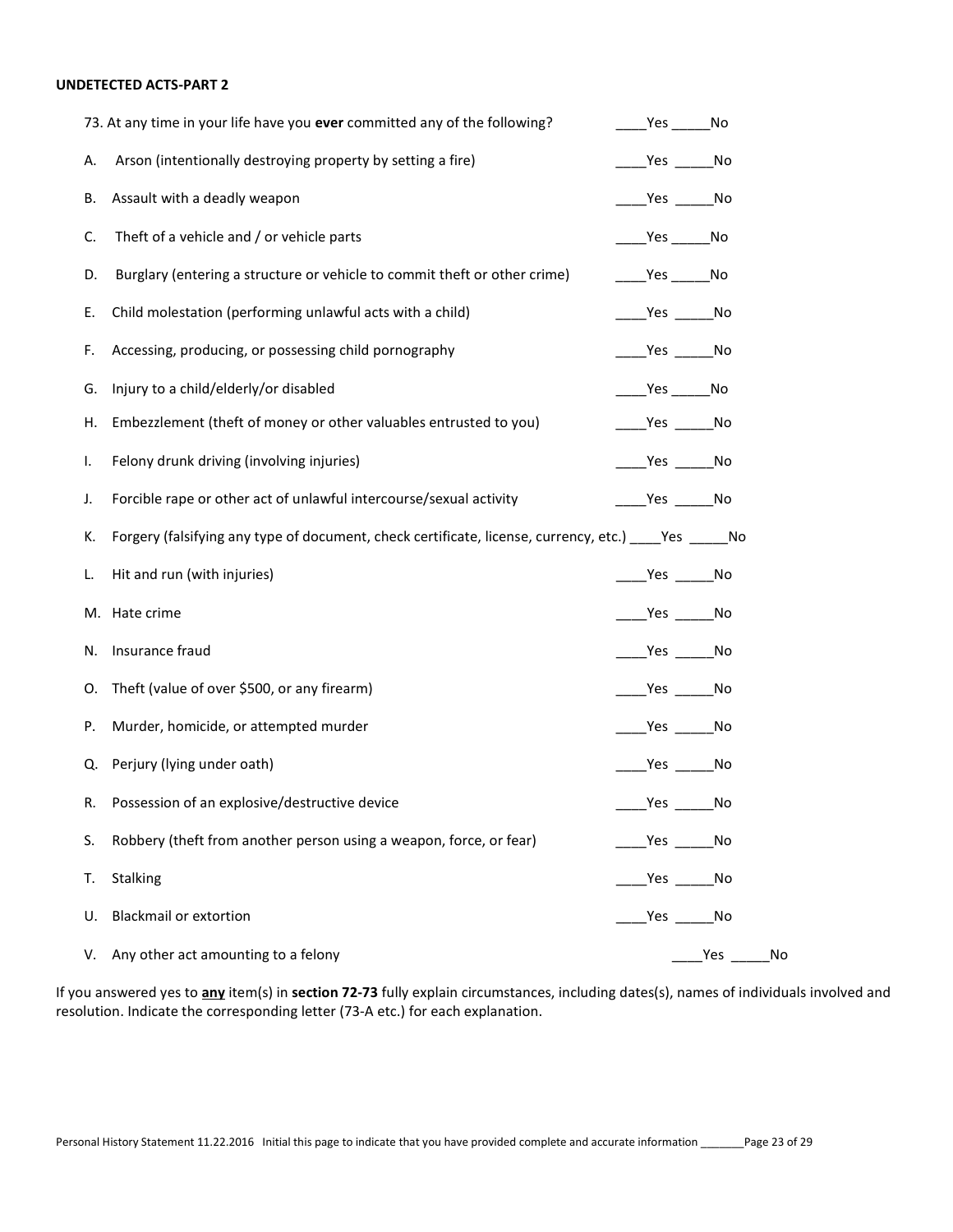Questions about your current and past recreational drug use. This covers the use of any drug, including the unauthorized use of prescription drugs. Your answers should include, but not limited to, your use of any of the following drugs.

Amphetamines/Methamphetamine Uppers, Speed, Crank, etc. Heroin/Opium Barbiturates (Downers) and the control of the control of the Marijuana Marijuana Cocaine/Crack Cocaine Mescaline Mescaline Mescaline Designer Drugs (Ecstasy, Synthetic Heroin, Etc.) Morphine GHB (Date Rape Drug) **PCP** (Angel Dust) Glue Quaaludes Hallucinogens (Peyote, LSD, Mushrooms) Steroids Hashish/ Hashish Oil Tetrahydrocannabinol (THC)

74. Within the past three years, have you used any non-prescribed drug(s) as indicated above or unauthorized prescription drugs? If yes, give details, including drug(s) used and circumstances:

75. Prior to the past three years (check all that apply):

**\_\_\_\_** I have never used any drug recreationally.

\_\_\_\_\_\_ I have tried or used one or more drugs listed above, but only under limited circumstances (for example, experimentation, at parties, concerts, special events, etc.).

If checked, give details including drug(s) used, most recent date used, and circumstances.

76. Have you ever engaged in any of the activities listed below for drugs, narcotics or illegal substances, including marijuana?

\_\_\_\_\_ Sold \_\_\_\_ Manufactured \_\_\_\_\_ Purchased \_\_\_\_\_Furnished \_\_\_\_\_ Cultivated \_\_\_\_\_ Carried or held for another

Any items check above, give details including drug(s) involved, over what time period(s) and circumstances.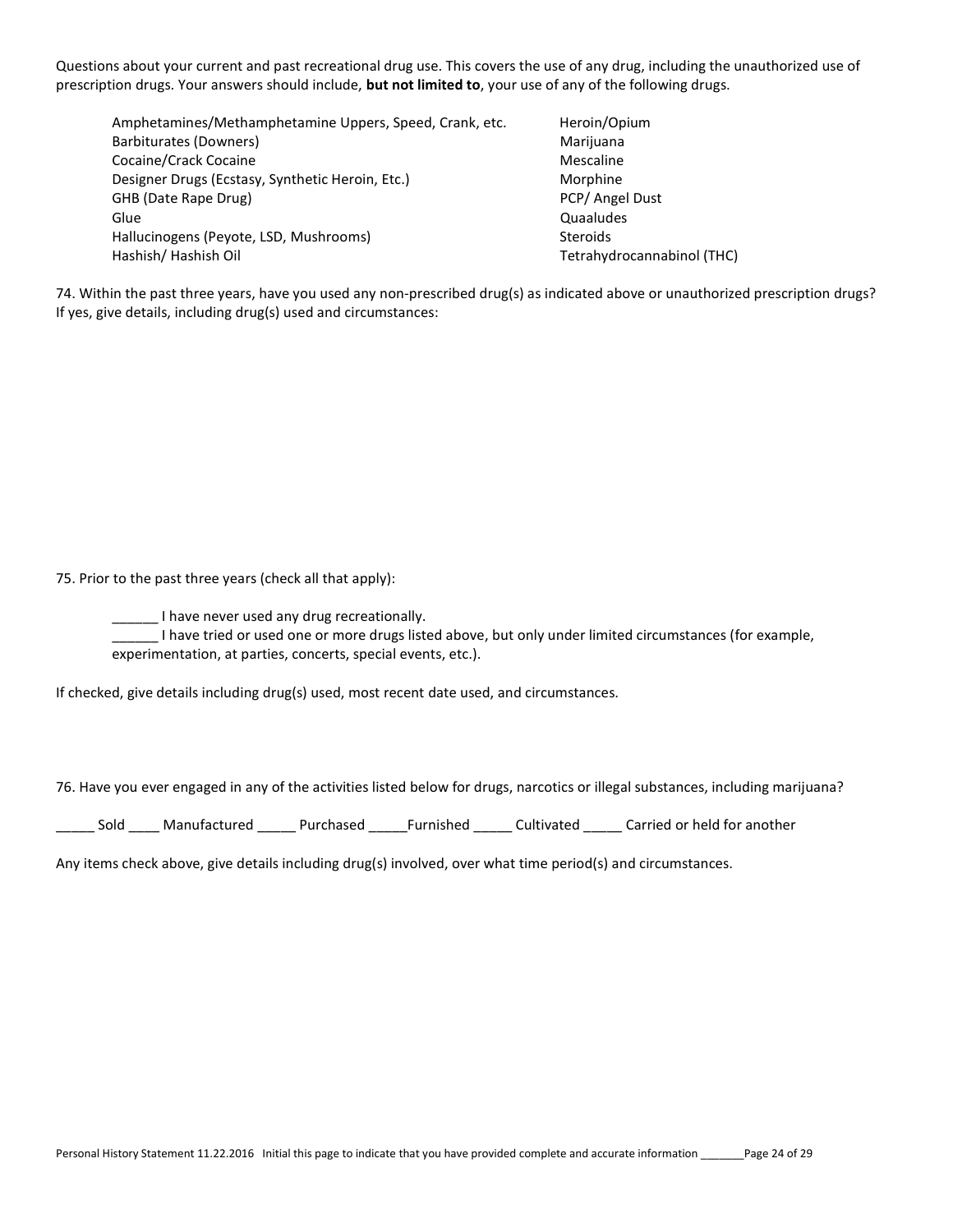# SECTION 9: MOTOR VEHICLE OPERATION

| Current Driver License #                                                                                                              | State of Issue  | <b>Expiration Date</b> |         | Name under which license was granted                    |
|---------------------------------------------------------------------------------------------------------------------------------------|-----------------|------------------------|---------|---------------------------------------------------------|
| 78. List other states where you have been licensed to operate a motor vehicle.<br>State of Issue                                      | Type of license |                        |         | Name under which license was granted and license number |
| 79. Have you ever been refused a driver's license by any state<br>If yes, explain (include when, where and circumstances):            |                 |                        |         | $Yes$ No                                                |
| 80. Has your driver's license ever been suspended or revoked?<br>If yes, explain (include when, where and circumstances):             |                 |                        |         | _Yes _________No                                        |
| 81. List your current liability insurance on your vehicle(s)<br>Type of Coverage<br>А.<br>_Insured _________Bonded ______Cash Deposit |                 | Vehicle Make           | Year    | Vehicle License                                         |
| <b>Insurance Company</b>                                                                                                              | Policy number   |                        | Expires |                                                         |
| Address                                                                                                                               | City            | State                  | Zip     | <b>Contact Number</b>                                   |
| Type of Coverage<br>В.<br>Insured _______Bonded _____Cash Deposit                                                                     |                 | Vehicle Make           | Year    | Vehicle License                                         |
| <b>Insurance Company</b>                                                                                                              | Policy number   |                        | Expires |                                                         |
| Address                                                                                                                               | City            | State                  | Zip     | <b>Contact Number</b>                                   |
| C.<br>Type of Coverage<br>Insured _________ Bonded ______ Cash Deposit                                                                |                 | Vehicle Make           | Year    | Vehicle License                                         |
| <b>Insurance Company</b>                                                                                                              | Policy number   |                        | Expires |                                                         |
| Address                                                                                                                               | City            | State                  | Zip     | <b>Contact Number</b>                                   |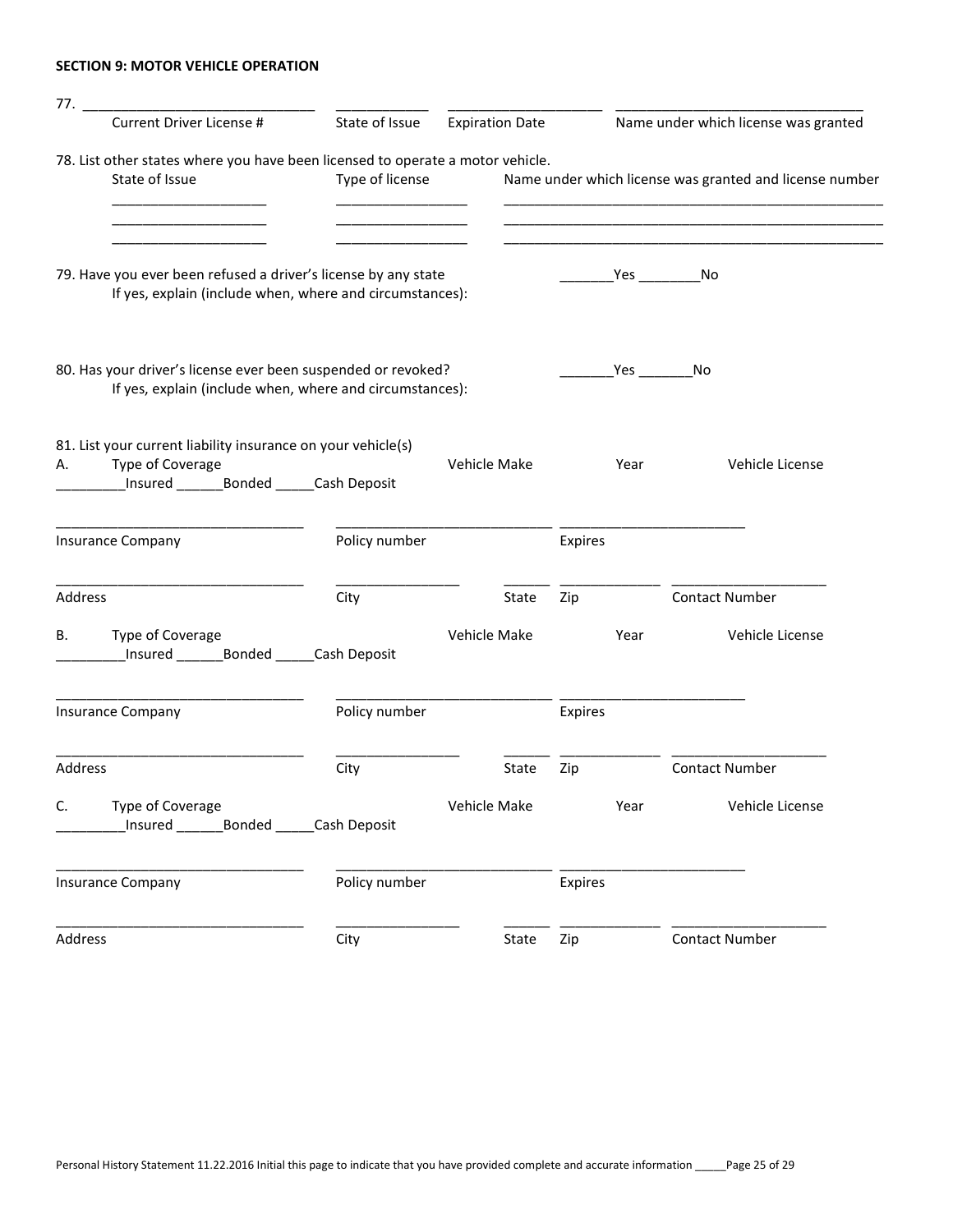| D.      | Type of Coverage<br>Insured Bonded Cash Deposit                                                                      |               | Vehicle Make                                               | Year    | Vehicle License                                                                                                        |
|---------|----------------------------------------------------------------------------------------------------------------------|---------------|------------------------------------------------------------|---------|------------------------------------------------------------------------------------------------------------------------|
|         | Insurance Company                                                                                                    | Policy number |                                                            | Expires |                                                                                                                        |
| Address |                                                                                                                      | City          | State                                                      | Zip     | <b>Contact Number</b>                                                                                                  |
|         | 82. List all traffic citations, excluding parking citations, you have received within the past seven years:          |               |                                                            |         |                                                                                                                        |
| А.      | <u> 1980 - Jan Stein Bernstein, mars and der Stein Bernstein und der Stein Bernstein und der Stein Bernstein und</u> |               |                                                            |         |                                                                                                                        |
|         | Nature of Violation                                                                                                  |               | Location Street, City, State, Zip                          |         |                                                                                                                        |
| В.      | Date Violation Occurred<br>Action Taken ______ Not Guilty ______Fined<br>Nature of Violation                         |               | <b>Traffic School</b><br>Location Street, City, State, Zip |         | Dismissed                                                                                                              |
|         | Date Violation Occurred<br>Action Taken ________ Not Guilty ______Fined                                              |               | <b>Example 3</b> Traffic School                            |         | ____Dismissed                                                                                                          |
| C.      | Nature of Violation                                                                                                  |               | Location Street, City, State, Zip                          |         |                                                                                                                        |
|         | Date Violation Occurred<br>Action Taken ________ Not Guilty ______Fined ________Traffic School _______               |               |                                                            |         | Dismissed                                                                                                              |
|         | (Check all that apply.)                                                                                              |               |                                                            |         | Has a traffic citation ever resulted in a warrant or caused your driver's license to be withheld due to the following? |
|         | If checked, explain circumstances:                                                                                   |               |                                                            |         |                                                                                                                        |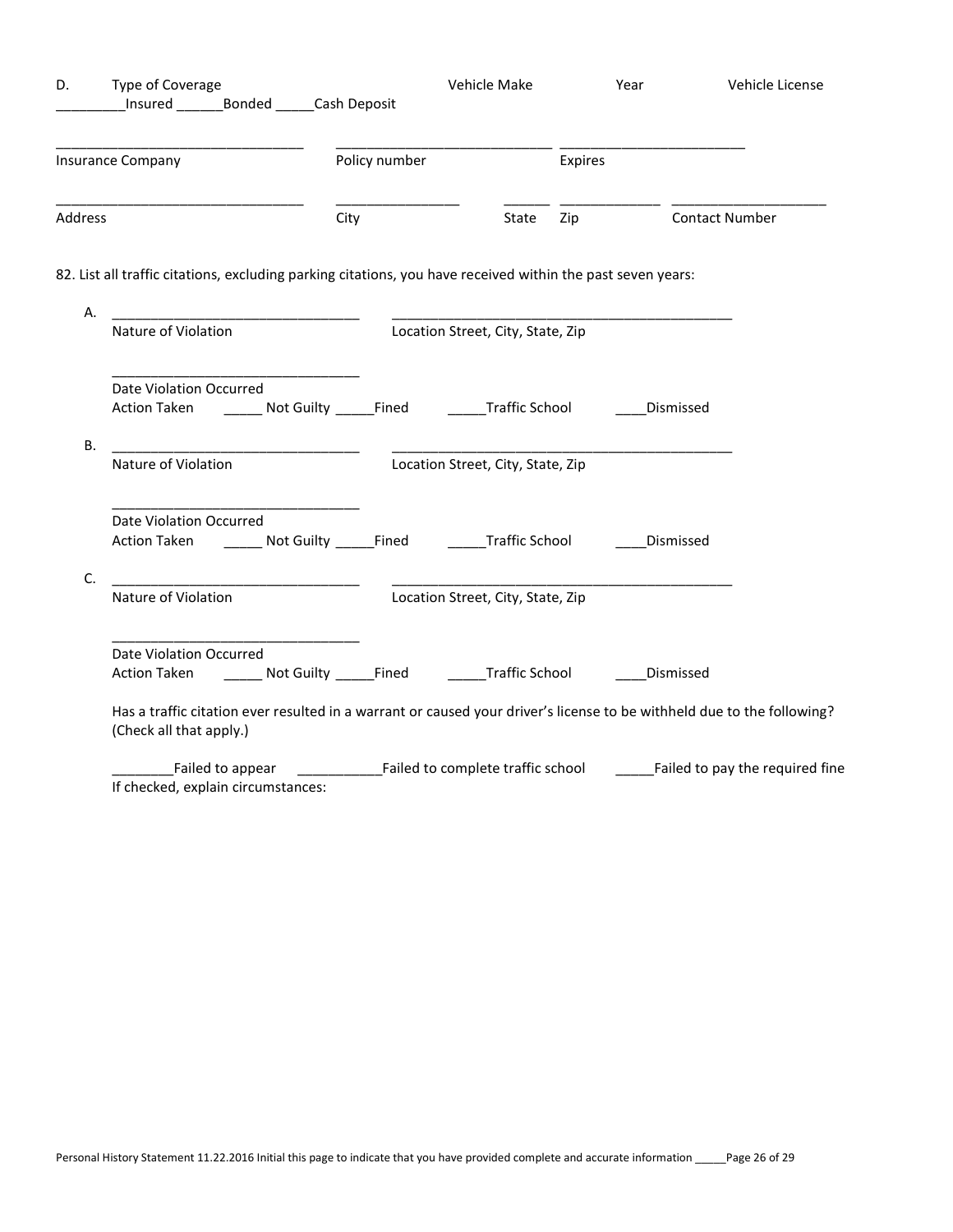# 83. Have you been involved as the driver in a motor vehicle accident within the past seven years? \_\_\_\_\_\_Yes \_\_\_\_\_\_No If yes, give details.

| Date                                                   |  | Location (Street, City, State, Zip)                                                                                                                                                                                                                                                                      |  |
|--------------------------------------------------------|--|----------------------------------------------------------------------------------------------------------------------------------------------------------------------------------------------------------------------------------------------------------------------------------------------------------|--|
| Police Report ______Yes _____No                        |  | _____________Injury ________Non Injury                                                                                                                                                                                                                                                                   |  |
|                                                        |  |                                                                                                                                                                                                                                                                                                          |  |
|                                                        |  |                                                                                                                                                                                                                                                                                                          |  |
| Date                                                   |  | Location (Street, City, State, Zip)                                                                                                                                                                                                                                                                      |  |
| Police Report _______ Yes _____ No                     |  | ____________Injury _______Non Injury                                                                                                                                                                                                                                                                     |  |
| Date                                                   |  | Location (Street, City, State, Zip)                                                                                                                                                                                                                                                                      |  |
| Police Report Yes No                                   |  | _______________Injury _________Non Injury                                                                                                                                                                                                                                                                |  |
| If yes, give reason                                    |  | 84. Have you ever driven a vehicle without auto insurance, as required by law ________ Yes _______ No                                                                                                                                                                                                    |  |
| Date                                                   |  | Location Street, City, State, Zip                                                                                                                                                                                                                                                                        |  |
| If yes, give reason:                                   |  | 85. Have you ever been refused automobile liability insurance or a bond, or had policy cancelled _____ Yes _____ No                                                                                                                                                                                      |  |
| Date                                                   |  | Location Street, City, State, Zip                                                                                                                                                                                                                                                                        |  |
|                                                        |  | 86. Use this space for additional information you would like to include regarding your driving record.                                                                                                                                                                                                   |  |
|                                                        |  |                                                                                                                                                                                                                                                                                                          |  |
| preference, or disability?                             |  | 87. Are you now, or have you ever been, a member or associate of a criminal enterprise, street gang, or any other group that<br>advocates violence against individuals because of their race, religion, political affiliation, ethnic origin, nationality, gender, sexual<br>___________Yes __________No |  |
| nationality, gender, sexual preference, or disability. |  | 88. Do you have, or have you ever had, a tattoo signifying membership in, or affiliation with, a criminal enterprise, street gang, or<br>any other group that advocates violence against individuals because of their race, religion, political affiliation, ethnic origin,                              |  |
|                                                        |  | 89. Since the age of 17, have you ever been involved in an anger-provoked physical fight, confrontation or other violent act?                                                                                                                                                                            |  |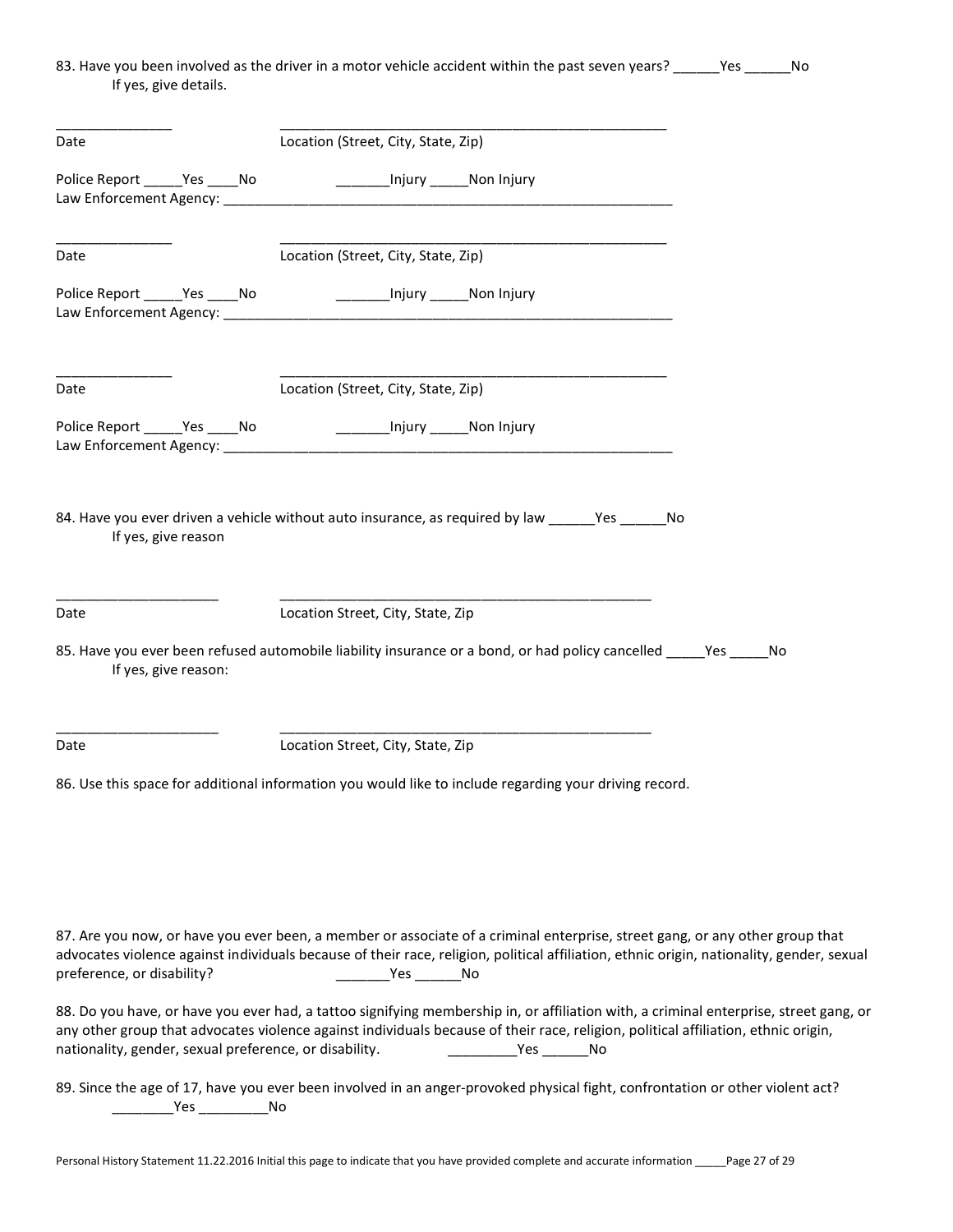| 90. Have you ever hit or physically overpowered a spouse, romantic partner or family members? | Yes<br>No. |
|-----------------------------------------------------------------------------------------------|------------|
|-----------------------------------------------------------------------------------------------|------------|

If you answered yes to any of Questions 87-90, give details dates and circumstances: indicate corresponding number.

## SECTION 11: SOCIAL MEDIA SITES

91. Have you ever had a social media site (i.e. Facebook, My Space, etc.)? \_\_\_\_\_\_\_Yes \_\_\_\_\_\_\_\_\_No

92. List all social media sites, blogs or websites you have created. (Provide website URL and your username)

## SECTION 12: CERTIFICATION

93. I hereby certify that I have personally completed and initialed each page of this form and any supplemental page(s) attached, and that all statements made are true and complete to the best of my knowledge and belief. I understand that any misstatement of material fact my subject me to disqualification; or, if I have been appointed, my disqualify me from continued employment.

| Signature of Applicant                   | Date                                                       |     |  |  |
|------------------------------------------|------------------------------------------------------------|-----|--|--|
|                                          | Sworn to and subscribed before me, this the _______ day of | -20 |  |  |
| Notary public in and for, State of Texas |                                                            |     |  |  |
| My commission expires $\frac{\ }{\ }$    | <b>Printed Name of Notary</b>                              |     |  |  |
| Notary Seal or Stamp                     |                                                            |     |  |  |
|                                          | Signature of Notary                                        |     |  |  |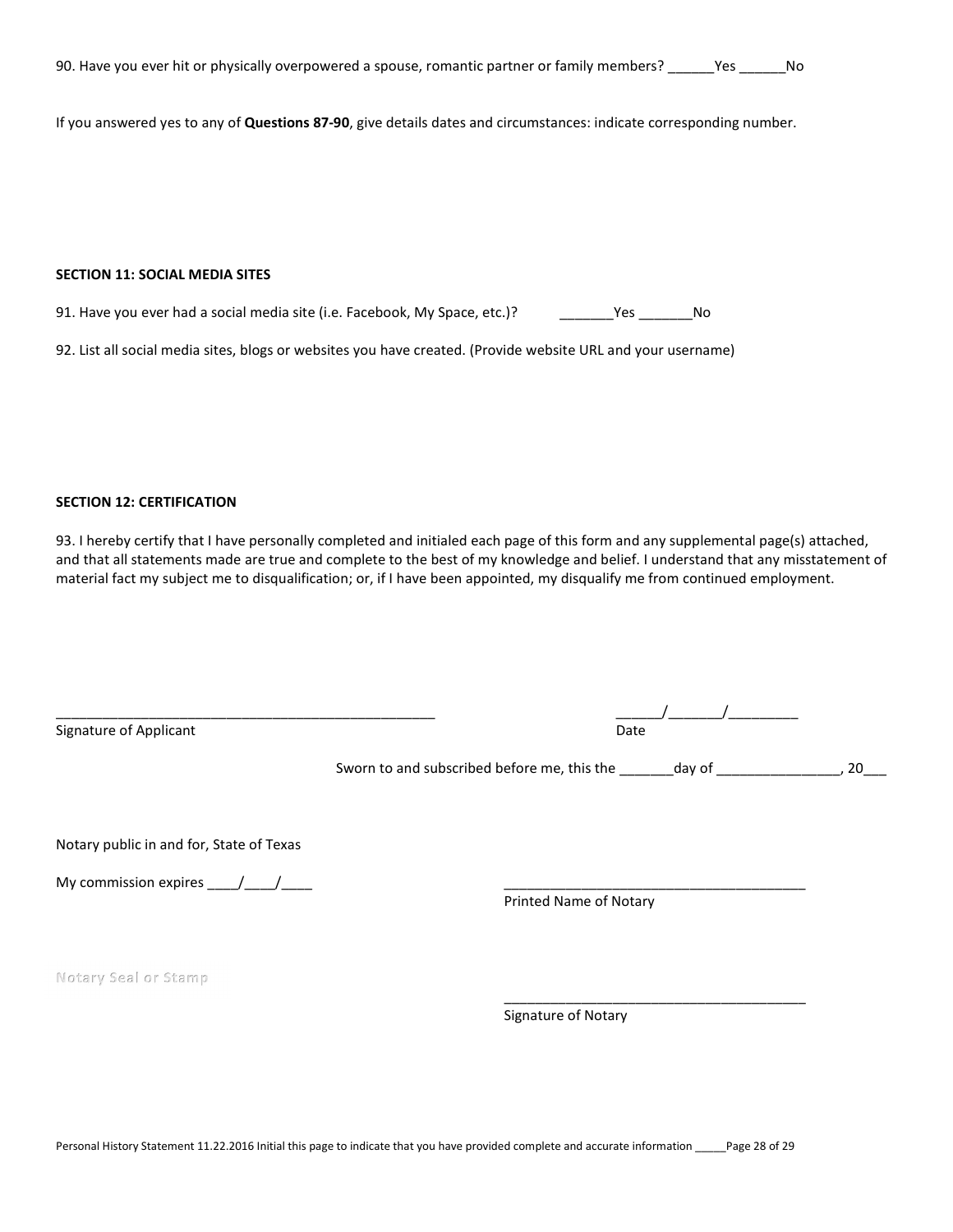#### ADDITIONAL SPACE

Duplicate this page as needed to include additional information that does not fit elsewhere on this form (e.g., additional family members, schools, residences, employers, explanations to questions, etc.

Identify the corresponding questions and specific item being referenced.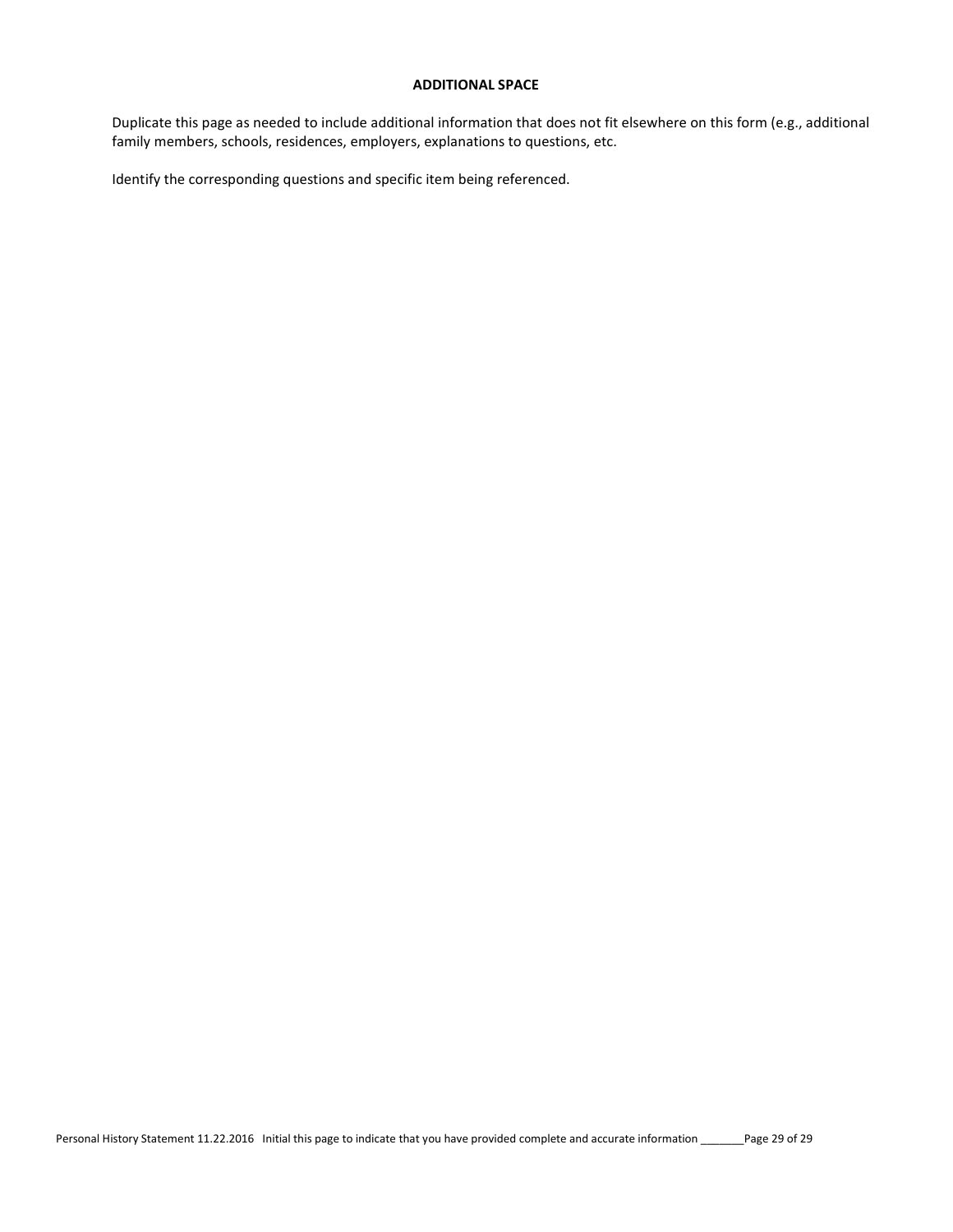# AUTHORIZATION TO RELEASE INFORMATION TO THE CLAY COUNTY SHERIFF'S OFFICE 215 W. GILBERT, HENRIETTA TX. 76642 940-538-5611

To assist the Clay County Sheriff's Office in determining my qualifications and fitness for the position that I am seeking with that office, I, the undersigned, respectfully request and authorize you to furnish to the Clay County Sheriff's Office any and all information that you have concerning me, including but not limited to my work record, complaints, or grievances filed by or against me, efficiency rating or records, school or education records, reputation, driving record, criminal history and arrest record, and financial and credit status. I am also requesting and authorizing you to release any and all information related to any investigation resulting in a founded or unfounded, sustained or not sustained, allegations against me, and whether or not the investigation resulted in any disciplinary action being taken against me. This shall specifically include any and all information in any investigation file maintained by any personnel or internal investigation unit or office on any allegation of misconduct against me, regardless of whether the allegation resulted in disciplinary action against me and regardless of whether the investigation was actually completed. I further authorize you, your officers, and your employees to discuss with representative of the Clay County Sheriff's Office all information and records provided to the office. This authorization is not to include any medically related history or workers compensation claims. Please allow representatives of the Clay County Sheriff's Office to review this information. You may also furnish the Clay County Sheriff's Office with photocopies of any and all information the Clay County Sheriff's Office requests.

I hereby release you, your office, your employees, and your agent from any and all liability or damage that may result from furnishing the information requested above to the Clay County Sheriff's Office. Furthermore, I shall hold any and all persons who release the information and records described herein harmless from any liability for any and all release and disclosure to the Clay County Sheriff's Office, of the information and records described herein and any discussion of the information.

A photocopy of this authorization shall be considered as valid as the original.

| Birth Date: ________________             |                                                                                                    |  |
|------------------------------------------|----------------------------------------------------------------------------------------------------|--|
|                                          |                                                                                                    |  |
| Social Security # ______________________ |                                                                                                    |  |
| $20 \quad .$                             | Subscribed and sworn to before me, the undersigned authority, this _______ day of ________________ |  |

 $\overline{\phantom{a}}$  , and the contract of the contract of the contract of the contract of the contract of the contract of the contract of the contract of the contract of the contract of the contract of the contract of the contrac

Notary Public